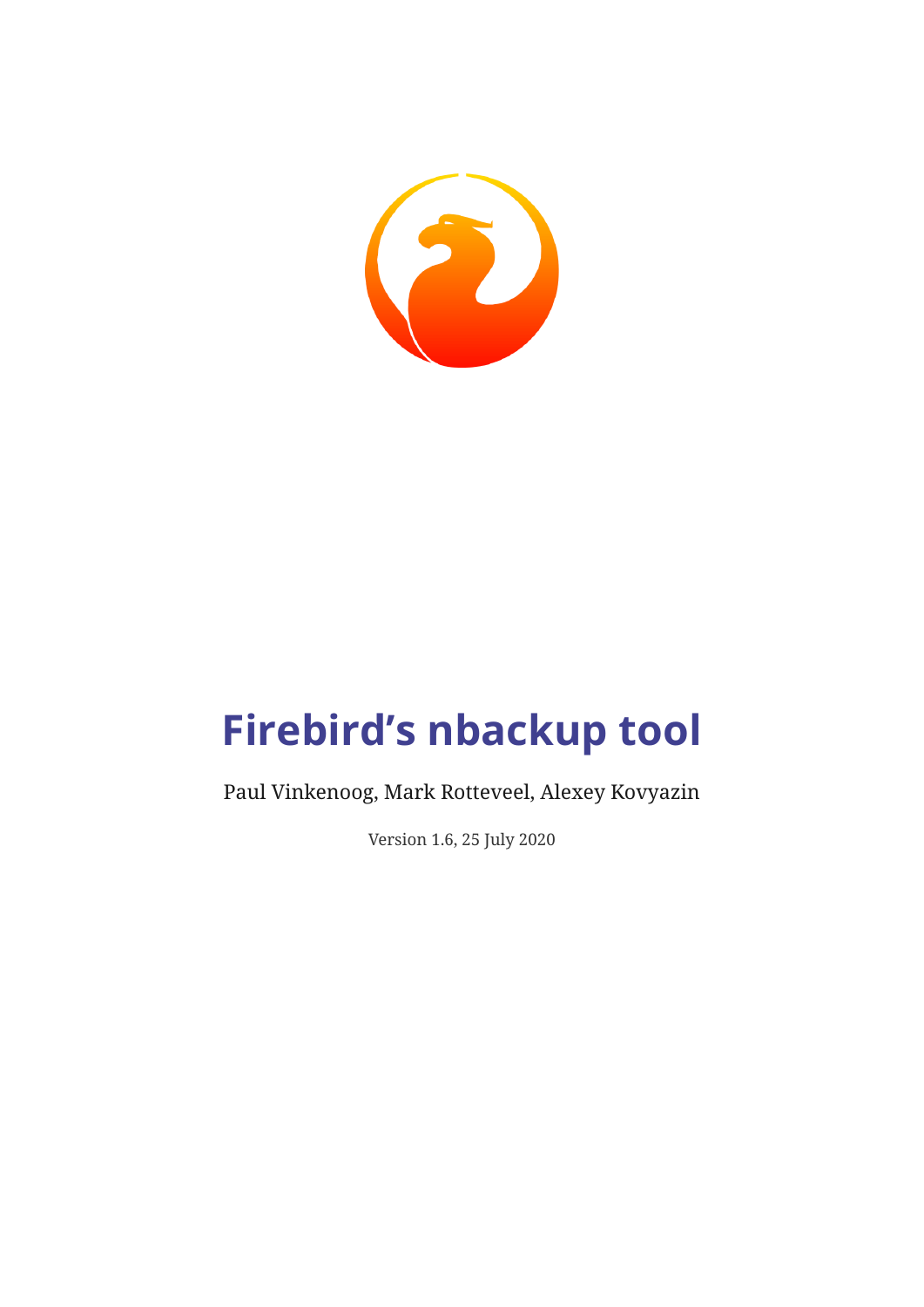## **Table of Contents**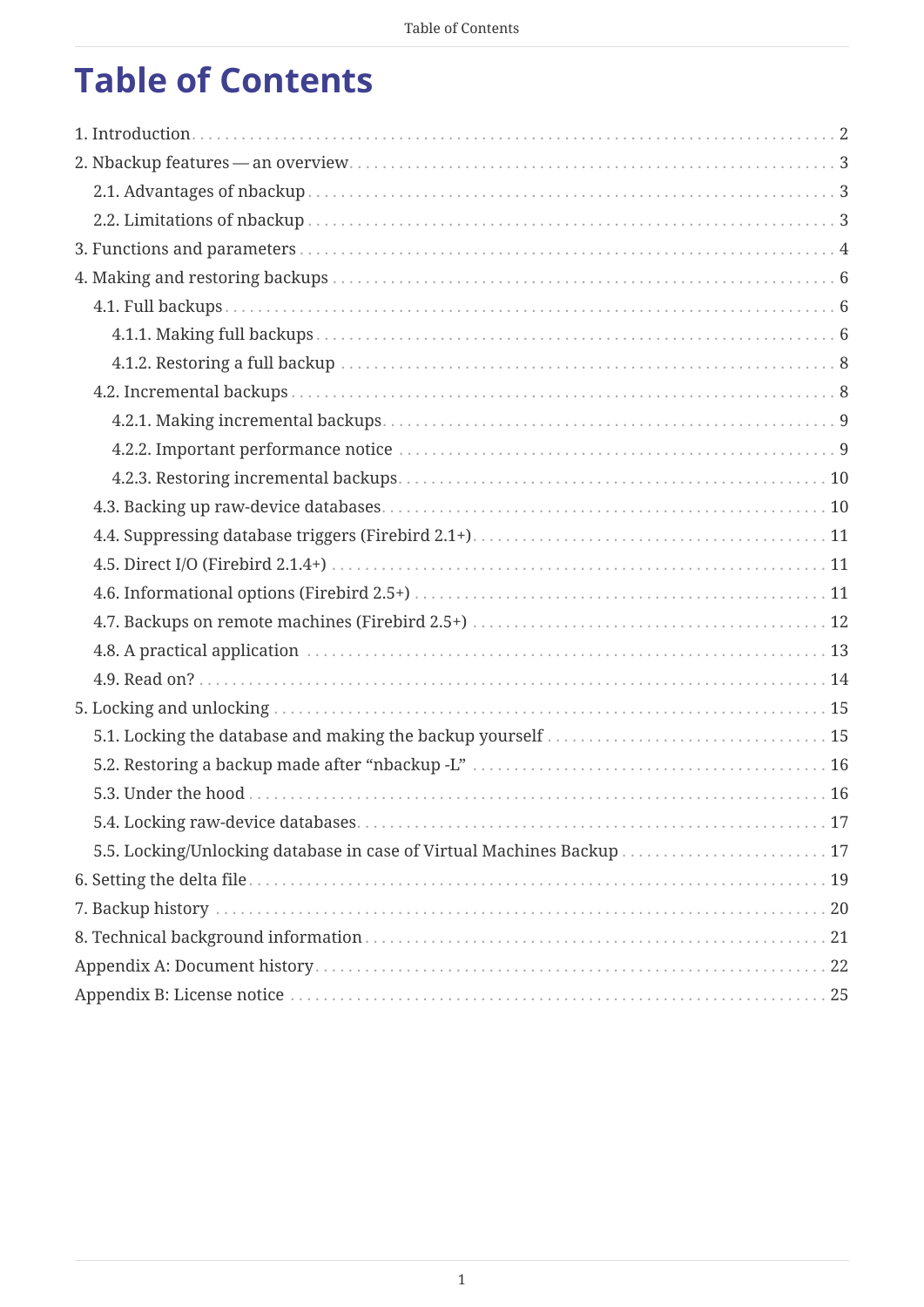## <span id="page-2-0"></span>**Chapter 1. Introduction**

*Nbackup* is a backup utility included in the Firebird download packages since version 2.0. It offers possibilities not present in *gbak* — Firebird's pre-existing backup tool — but doesn't replace the latter. Both programmes have their strengths and weaknesses; they will likely coexist for some time to come.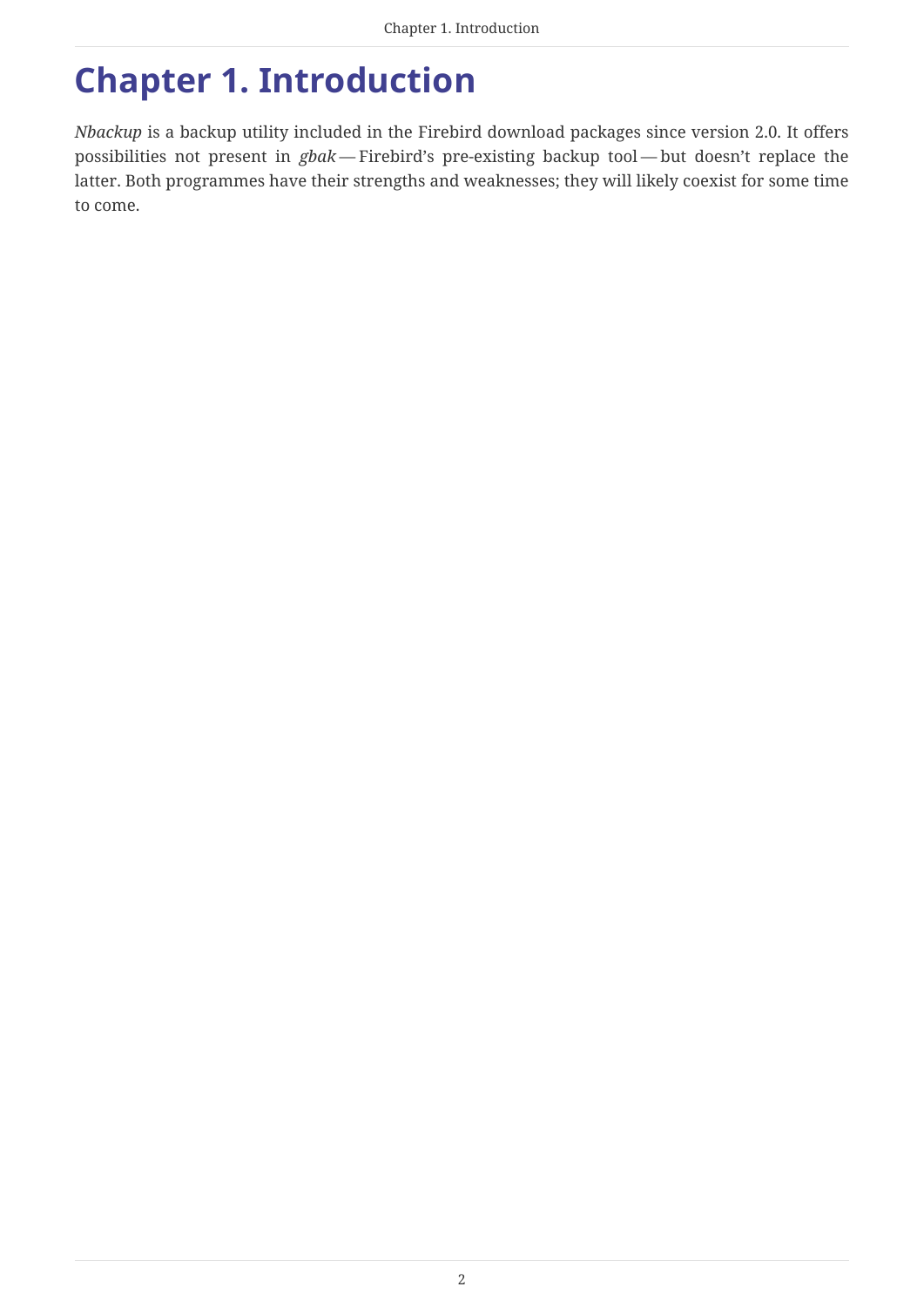## <span id="page-3-0"></span>**Chapter 2. Nbackup features — an overview**

With nbackup, you can perform two different kinds of tasks:

- 1. Making and restoring of both full and *incremental* backups. An *incremental backup* only contains the mutations since some specific previous backup. This task can be performed only with Firebird command-line tool nbackup.
- 2. Locking the main database file so you can subsequently back it up yourself with copying or backup tools of your own choice. In this mode, nbackup doesn't back up anything; it just creates the conditions under which you can safely make the backup yourself. There's a provision for restoring here, too. Locking is necessary to make valid backups of Firebird databases inside virtual machines: without locking a database before backup of VM, the database file in the VM backup could be inconsistent. See [Locking/Unlocking database in case of Virtual Machines](#page-17-1) [Backup](#page-17-1).

Both modes can operate on an active database, without hindering connected users. The backup created will always reflect the state of the database *at the beginning of the operation*. Furthermore, only SYSDBA and the database owner (and sometimes OS admins) can make a backup, but every user can restore a backup to a new database. In these respects nbackup doesn't differ from gbak.

### <span id="page-3-1"></span>**2.1. Advantages of nbackup**

- *Both modes:* high speed (as high as hardware and OS will allow), because nbackup doesn't look at the actual data. In backup mode the contents are written more or less blindly to the backup file.
- *Backup/restore mode:* time and disk space savings, because you don't need to make a full backup every time. This can make a huge difference with databases in the gigabyte range.
- *Lock/unlock mode:* total freedom in your choice of backup, copy, and/or compression tools.

### <span id="page-3-2"></span>**2.2. Limitations of nbackup**

- Nbackup will not sweep and compact your database the way gbak does (in a case of backup with subsequent restore).
- You can't change the database owner with an nbackup backup/restore cycle, like you can with gbak.
- Nbackup can't make *transportable backups*, that is: backups you can restore on an incompatible platform or under another server version.
- At this moment, nbackup should not be used on multi-file databases.
- Nbackup itself can only back up local databases. However, in Firebird 2.5 and above its backup and restore tasks can also be performed remotely through the Services Manager.
- Except when the Services Manager is used (in Firebird 2.5+) backing up with nbackup requires direct access to the database file. With gbak this is not the case.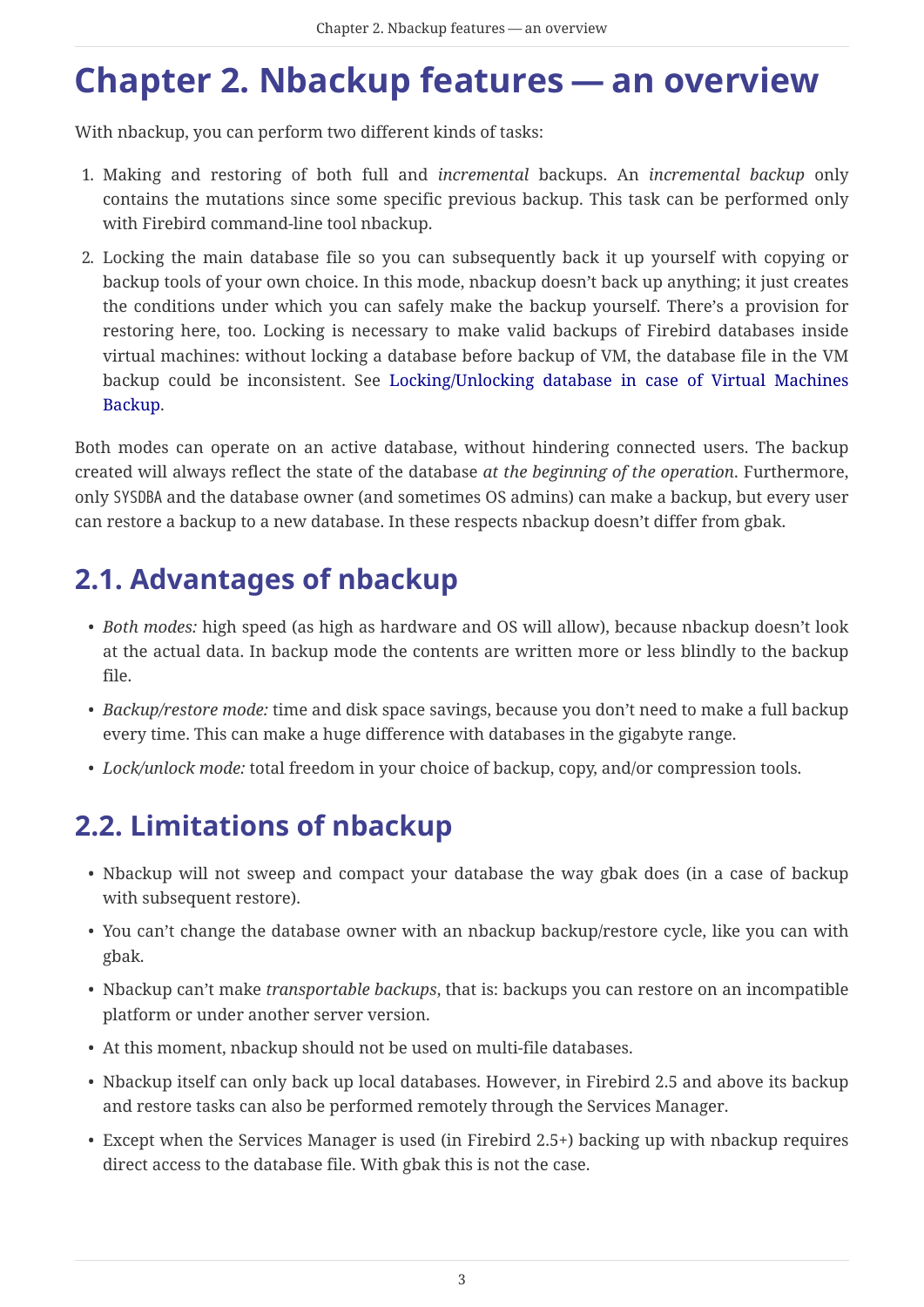## <span id="page-4-0"></span>**Chapter 3. Functions and parameters**

The following table gives an overview of nbackup's parameters. If the field "Added" is empty, the parameter has existed since nbackup's introduction in Firebird 2.0.

| <b>Parameter</b>                   | <b>Function</b>                                           | <b>Added</b> |
|------------------------------------|-----------------------------------------------------------|--------------|
| -B n database [filename]           | Make level-n backup of database to file                   |              |
| $-R$ database [filename $\cdots$ ] | Restore database from backup file(s)                      |              |
| -L database                        | Lock database                                             |              |
| -N database                        | Unlock locked database                                    |              |
| -F database                        | Unlock user-restored database                             |              |
| $-S$                               | Give size in database pages (with -L)                     | 2.1          |
| $-1$                               | Suppress database triggers (with -B, -L, -<br>N)          | 2.1          |
| $-D$ {on   off}                    | Direct I/O on/off (with -B)                               | 2.1.4        |
| -U username                        | Supply user name (with $-B$ , $-L$ , $-N$ )               |              |
| -P password                        | Supply password (with -B, -L, -N)                         |              |
| -FE filename                       | Fetch password from file (with -B, -L, -N)                | 2.5          |
| $-7$                               | Version info (by itself or with -B, -R, -L, -<br>$N, -F)$ | 2.5          |
| $-?$                               | Help (switches off all other parameters)                  | 2.5          |

Depending on the chosen main function (-B, -R, -L, -N or -F), nbackup may require different types of access to the database: a Firebird server connection, direct file access, or both. The following table gives the details:

#### *Table 2. Access required*

| Parameter | <b>Function</b>           | <b>Access</b> |
|-----------|---------------------------|---------------|
| $-B$      | Backup                    | server + file |
| $-R$      | Restore                   | file          |
|           | Lock                      | server        |
| $-N$      | Unlock (undo -L)          | server        |
| – F       | Unlock after user restore | file          |

Where server access is required (with -B, -L and -N), the user must either provide a Firebird username and password (with -U and -P/-FE or through the environment variables ISC\_USER and ISC\_PASSWORD), or be admitted by the server on other grounds (e.g. as root under Posix or by trusted authentication under Windows).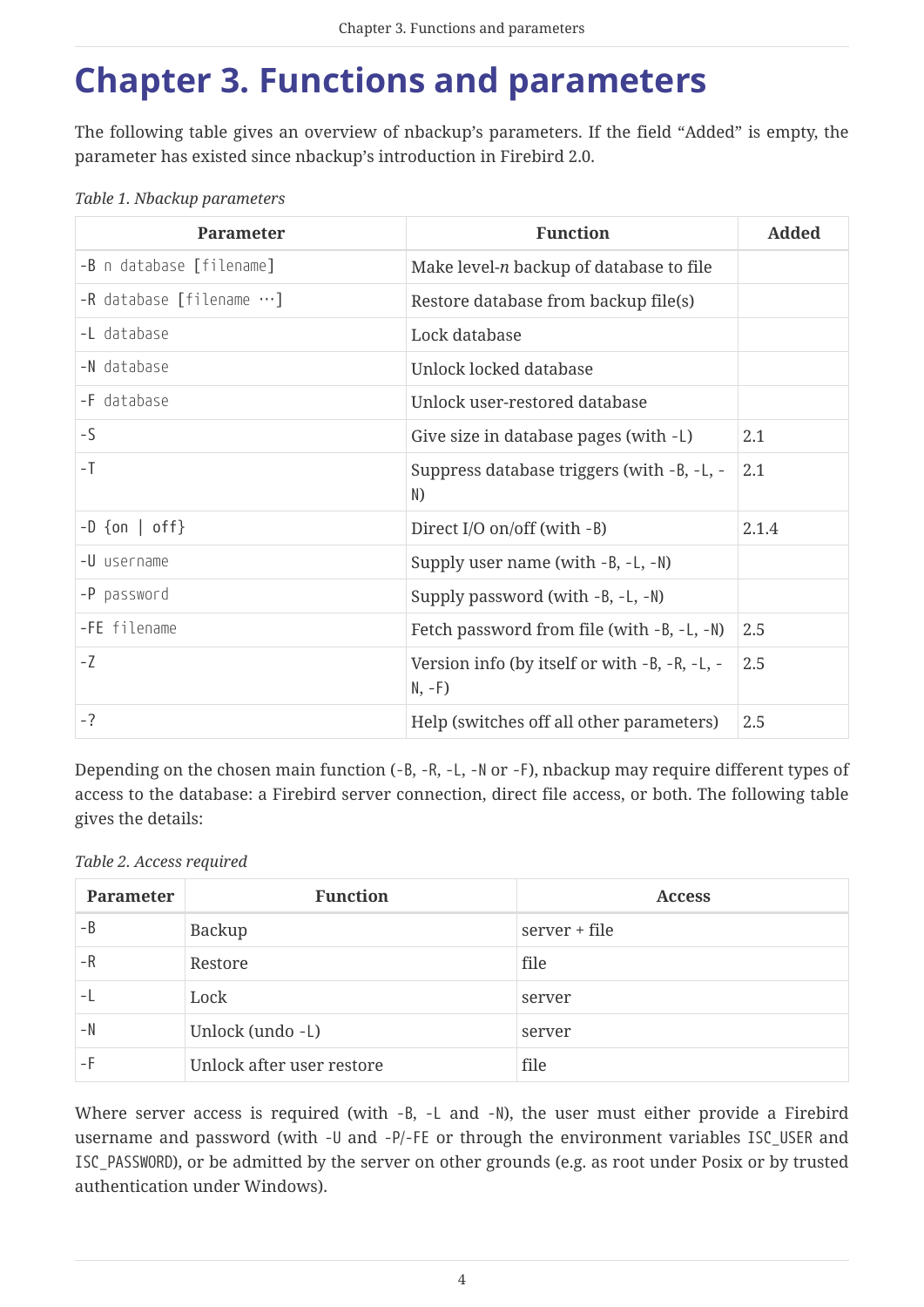Where filesystem access is required (with -B, -R and -F), the user must have sufficient read and/or write privileges to the database file.

Where filesystem access is required exclusively (with -R and -F), the user need not have a Firebird login and a running Firebird server need not be present.

Please notice: The above table and text concern access to the *database*. Access to the backup file is — obviously — always on the filesystem level.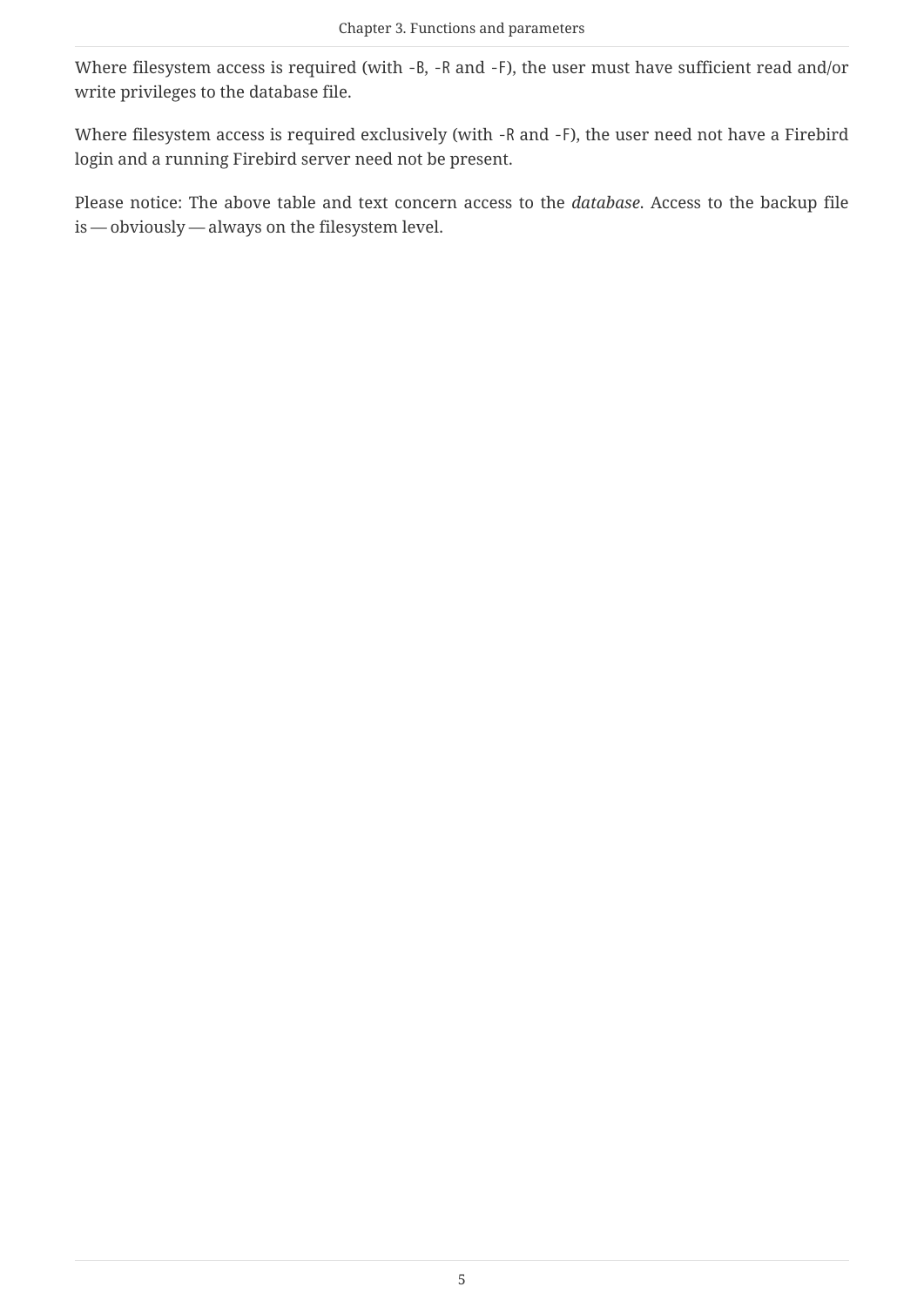## <span id="page-6-0"></span>**Chapter 4. Making and restoring backups**

To begin with: nbackup.exe is located in the bin subdirectory of your Firebird folder. Typical locations are e.g. C:\Program Files\Firebird\Firebird\_3\_0 or C:\Program Files\Firebird\Firebird 2 0\bin (Windows) or /opt/firebird/bin (Linux). Just like most of the tools that come with Firebird, nbackup has no graphical interface; you launch it from the command prompt or call it from within a batch file or application.



Under heavy-load circumstances in some environments, nbackup 2.0.3 and below may cause problems that will lead to deadlocks or even corrupted databases. While these problems aren't common, they are serious enough to warrant upgrading to Firebird 2.0.4 or higher if you want to use nbackup comfortably. If it concerns large databases under Posix, the use of direct I/O may also make a difference. More about this in the section *[Direct I/O](#page-11-1)*.

### <span id="page-6-1"></span>**4.1. Full backups**

#### <span id="page-6-2"></span>**4.1.1. Making full backups**

To make a full database backup, the command syntax is:

```
nbackup [-U user -P password] -B 0 database [backupfile]
```
For instance, assuming the database is located in C:\Data, and `nbackup.exe ` is in the search of path Windows:

C:\Data>nbackup -B 0 inventory.fdb inventory\_1-Mar-2006.nbk

Or, if Firebird (from version 2.5) is running on non-standard port, in this example, 3051:

C:\Data>nbackup -B 0 localhost/3051:C:\Data\inventory.fdb C:\Data\inventory-level-0- Jul-2020.nbk -user SYSDBA -pass masterkey

In Firebird 3.0 and higher, in a case of successful completing the backup, the nbackup will print the short statistics:

time elapsed 0 sec page reads 307 page writes 307

<span id="page-6-3"></span>Comments:

• The parameter -B stands for backup (gee!). The *backup level* 0 indicates a full backup. Backup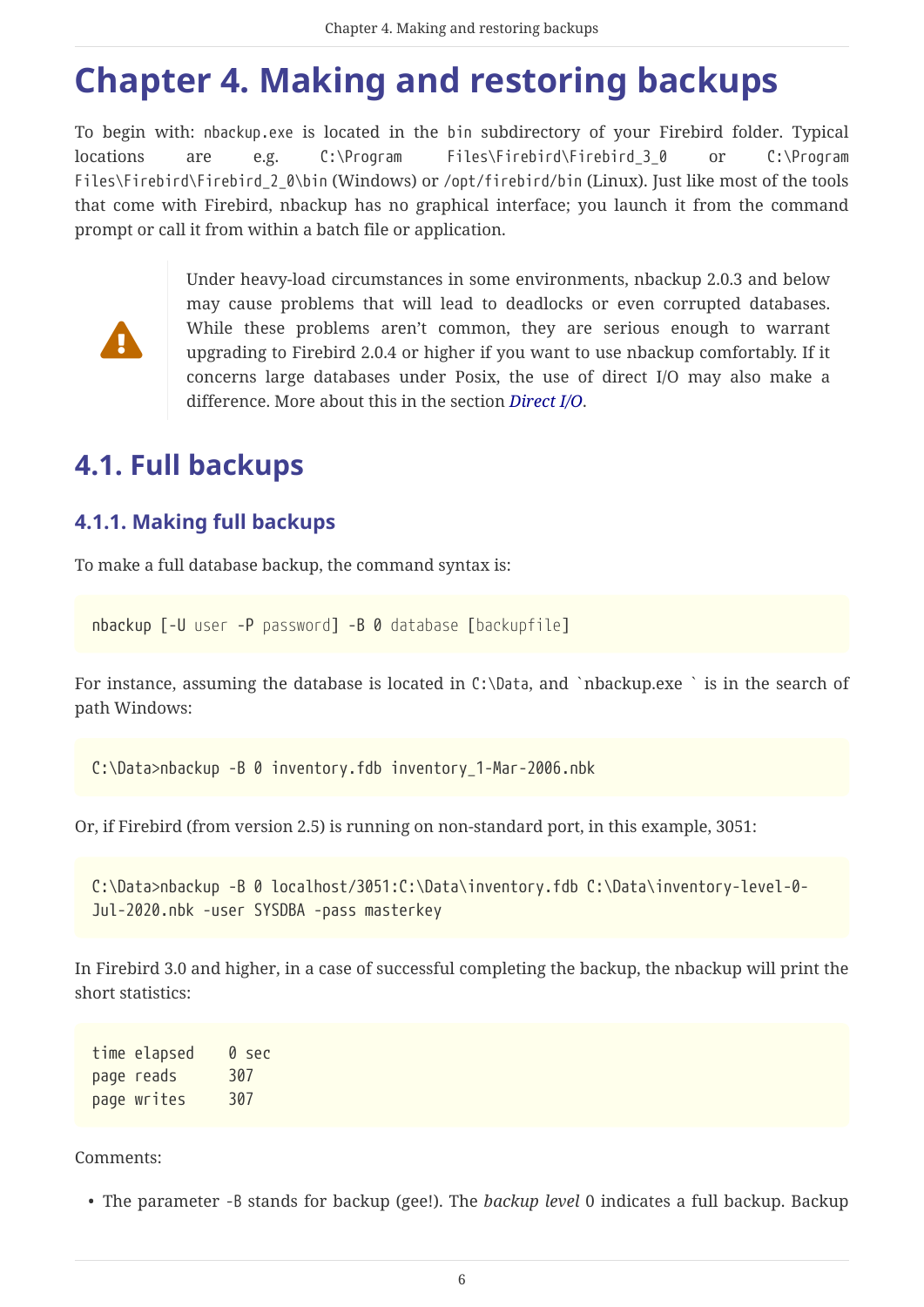levels greater than 0 are used for incremental backups; we'll discuss those later on.

- Instead of a database filename you may also use an alias.
- Instead of a backup filename you may also specify stdout. This will send the backup to standard output, from where you can redirect it to e.g. a tape archiver or a compression tool.
- <span id="page-7-1"></span>• The -U (user) and -P (password) parameters may be omitted if at least one of the following conditions is met:
	- The environment variables ISC\_USER and ISC\_PASSWORD have been set, either to SYSDBA or to the owner of the database.
	- You are logged on as root on a Posix system. This makes you SYSDBA by default.
	- Under Windows: Trusted authentication is enabled in firebird.conf, and you are logged on to the Windows account that owns the database. This is possible in Firebird 2.1 and above.
	- Under Windows: Trusted authentication is enabled in firebird.conf, and you are logged on as a Windows administrator. In Firebird 2.1, this automatically gives you SYSDBA rights. In Firebird 2.5 and above, there is the additional condition that AUTO ADMIN MAPPING has been set in the database.

For clarity and brevity, the -U and -P parameters are not used in the examples.

- Starting with Firebird 2.5, instead of -P *password* you may also use -FE *filename*. This will cause nbackup to fetch the password from the given file. With -FE, the password itself doesn't appear in the command and will thus be better shielded against people who might otherwise pick it up via the command history, the w command on Unix or from a script or batchfile.
- In Firebird 2.1 and up, the firing of database triggers can be prevented by specifying the -T option. For more information, see *[Suppressing database triggers](#page-11-0)*.
- Starting with Firebird 2.1.4, it is possible to force direct I/O on or off by specifying -D on or -D off. For details and background see *[Direct I/O](#page-11-1)*, elsewhere in this manual.
- The different parameters (-B, -U etc.) may occur in any order. Of course each parameter should be immediately followed by its own argument(s). In the case of -B there are three of them: backup level, database, and backup file — in that order!
- If the -B parameter comes last, you *may* leave out the name of the backup file. In that case nbackup will compose a filename based on the database name, the backup level, and the current date and time. This can lead to a name clash (and a failed backup) if two backup commands of the same level are issued in the same minute.



Do *not* use nbackup for multi-file databases. This can lead to corruption and loss of data, despite the fact that nbackup will not complain about such a command.

#### <span id="page-7-0"></span>**A word on the inner workings**

Note: What follows here is not necessary knowledge to use nbackup. It just gives a rough (and incomplete) impression of what happens under the hood during execution of nbackup -B:

1. First of all, the main database file is locked by changing an internal state flag. From this moment on, any and all mutations in the database are written to a temporary file — the difference file or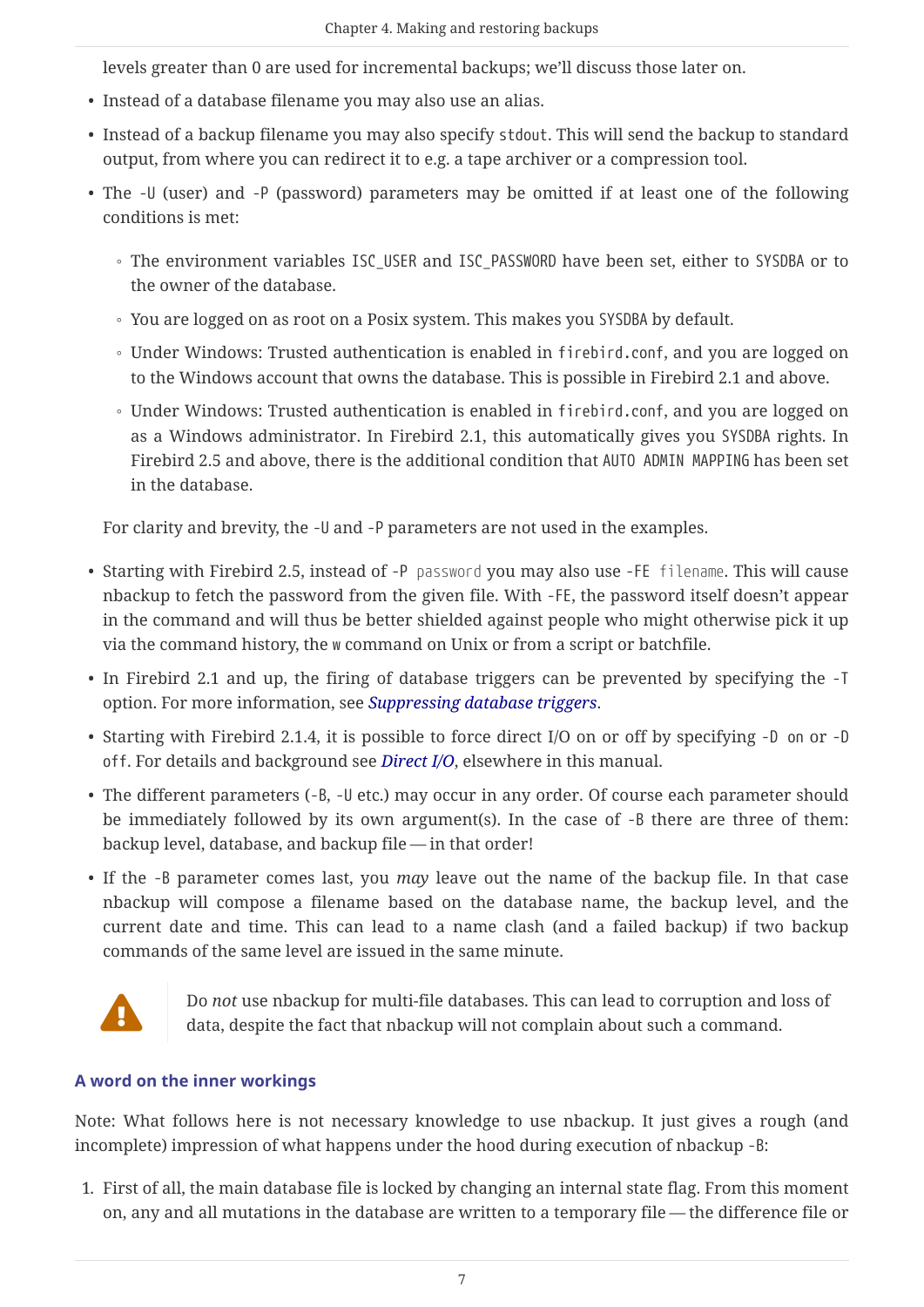*delta file*. By default, the delta file is created in the same folder as a database file, with the additional extension .delta, for example: MyDatabase.fdb.delta

- 2. Then the actual backup is made. This isn't a straight file copy; restoring must be done by nbackup as well.
- 3. Upon completion of the backup, the contents of the delta file are integrated with the main database file. After that, the database is unlocked (flag goes back to "normal") and the delta is removed.

The functionality of steps 1 and 3 is provided by two new SQL statements: ALTER DATABASE BEGIN BACKUP and ALTER DATABASE END BACKUP. Contrary to what the names suggest, these statements do *not* take care of making the actual backup; rather, they create the conditions under which the main database file can be safely backed up. And to be clear: you don't need to issue these commands yourself; nbackup will do that for you, at the right moments.

#### <span id="page-8-0"></span>**4.1.2. Restoring a full backup**

A full backup is restored as follows:

nbackup -R *database* [*backupfile*]

For instance:

C:\Data> nbackup -R inventory.fdb inventory\_1-Mar-2006.nbk

<span id="page-8-2"></span>Comments:

- You don't specify a level for a restore.
- When restoring, the -R parameter *must* come last, for reasons that will become clear later.
- Instead of a database filename you may also use an alias.
- If the specified database file already exists, the restore fails and you get an error message.
- Here too, you may omit the name of the backup file. If you do, nbackup will prompt you for it. *(Attention! In Firebird 2.0.0 this "interactive restore" feature is broken, leaving you with an error message and a failed restore. Fixed in 2.0.1.)*
- Restoring works purely on the filesystem level and can even be done without a Firebird server running. Any credentials supplied via the -U and -P parameters are ignored. The same goes for passwords read from a file. However, nbackup *does* try to read the password from the file if the -FE parameter is present, and if an error occurs, the entire operation is abandoned.

#### <span id="page-8-1"></span>**4.2. Incremental backups**



The incremental backup facility was entirely broken in Firebird 2.1.0, and fixed again in 2.1.1.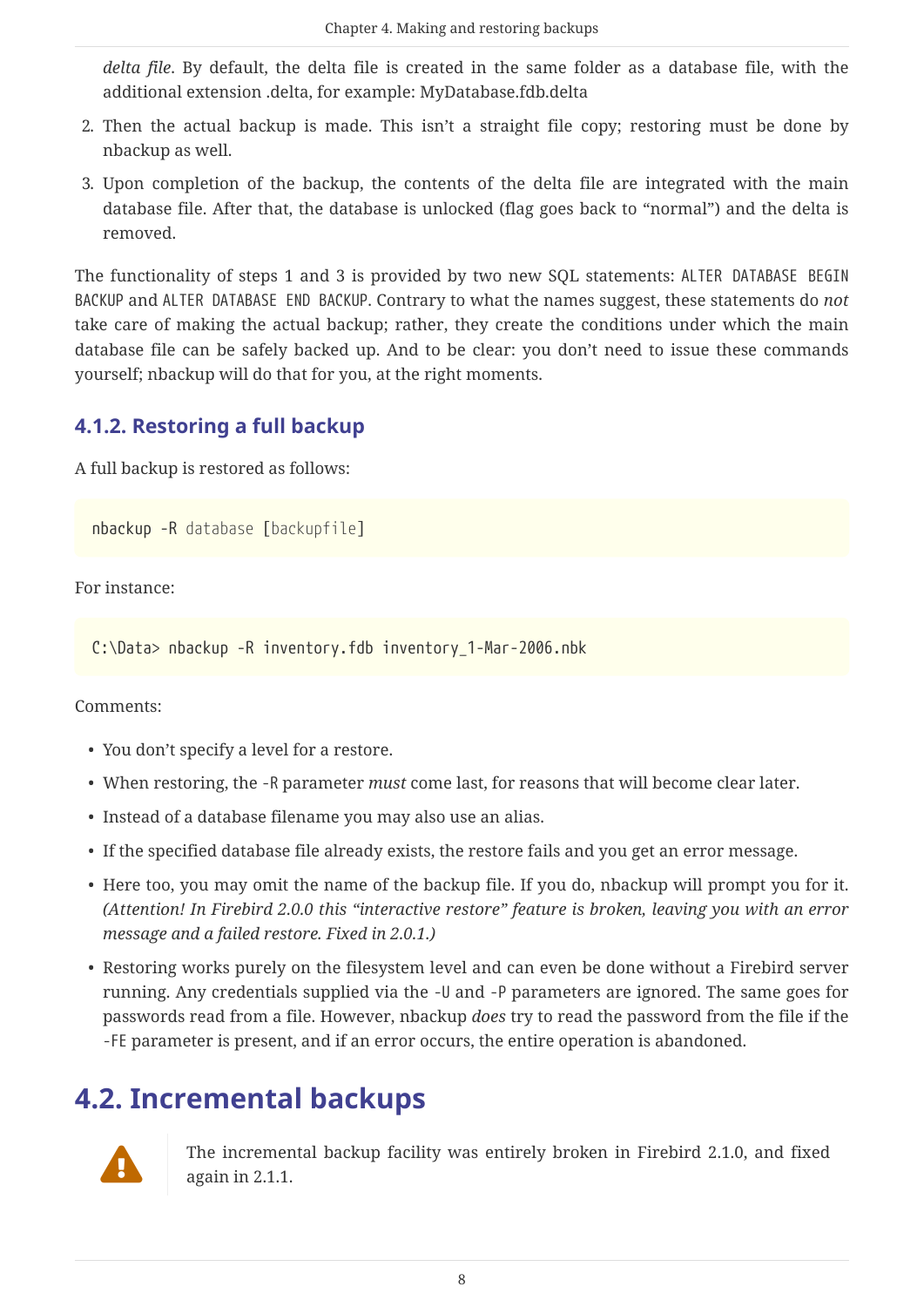#### <span id="page-9-0"></span>**4.2.1. Making incremental backups**

To make an incremental ("differential") backup we specify a backup level greater than 0. An incremental backup of level N always contains the database mutations since the most recent level N-1 backup.

Examples:

One day after the full backup (level 0), you make one with level 1:

C:\Data> nbackup -B 1 inventory.fdb inventory\_2-Mar-2006.nbk

This backup will only contain the mutations of the last day.

One day later again, you make another one with level 1:

C:\Data> nbackup -B 1 inventory.fdb inventory\_3-Mar-2006.nbk

This one contains the mutations of the last *two* days, since the full backup, not only those since the previous level-1 backup.



The previous incremental backup of any level must be completed before the start of the next incremental backup, otherwise nbackup execution will not do the desired backup, and return error "Database is already in the physical backup mode".

A couple of hours on we go for a level-2 backup:

C:\Data> nbackup -B 2 inventory.fdb inventory\_3-Mar-2006\_2.nbk

This youngest backup only contains the mutations since the most recent level-1 backup, that is: of the last few hours.

#### <span id="page-9-1"></span>**4.2.2. Important performance notice**

Before Firebird 3.0, all incremental backups (i.e., level 1, 2, etc) will read the whole database file to locate the changes and store them into a backup file. It can affect the database performance in a case of big databases (100Gb+) and slow disk subsystem (usually, slowness can be noticed on non-SSD drives). Starting from Firebird 3.0, only the changed portion of the database file is read, so incremental backups level 1 and higher are much faster, and give the less impact on the database performance.



All the [comments](#page-6-3) that have been made about full backups also apply to incremental backups.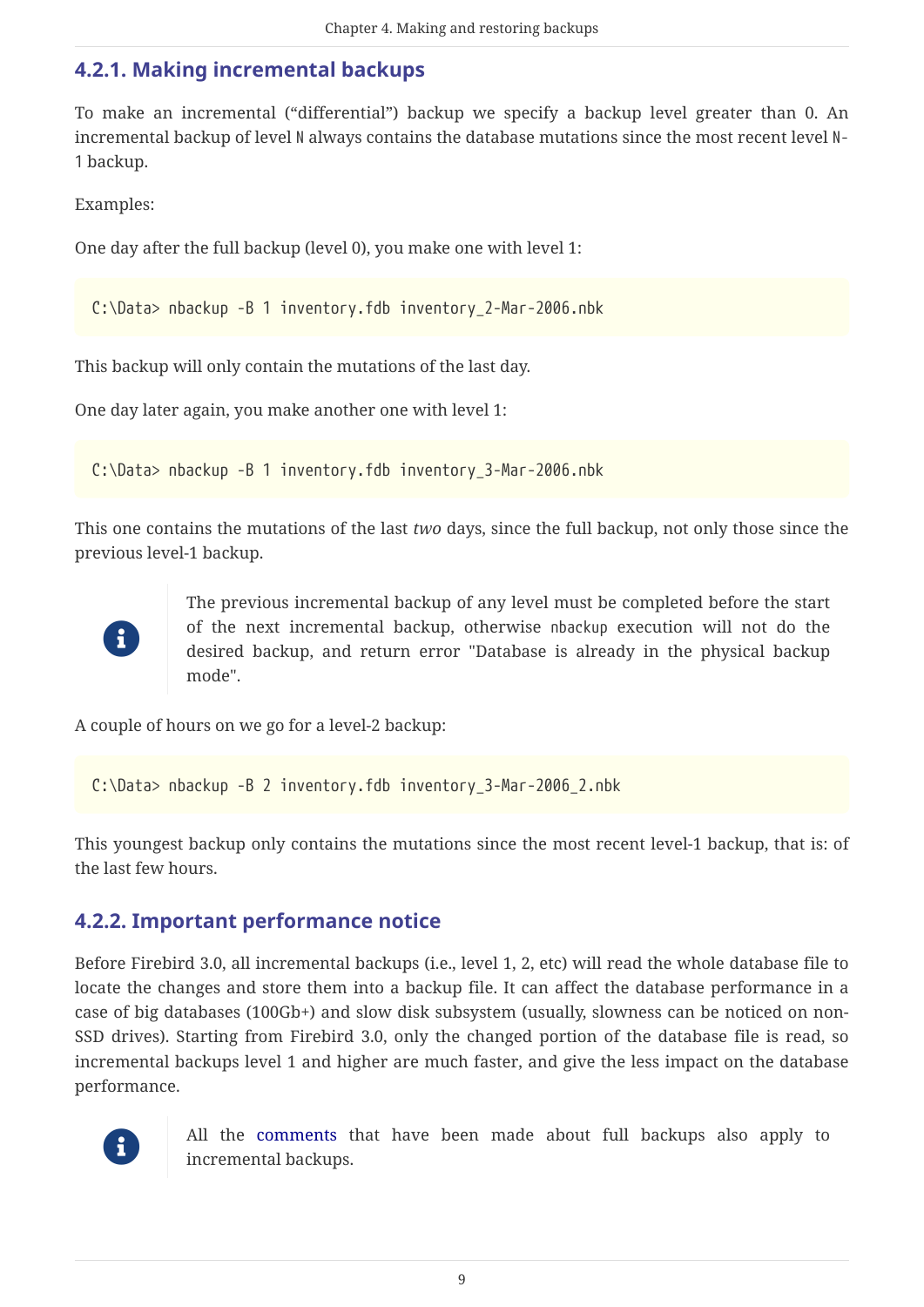

Again: do not use nbackup for multi-file databases.

#### <span id="page-10-0"></span>**4.2.3. Restoring incremental backups**

When restoring incremental backups you must specify the entire chain of backup files, from level 0 through the one you wish to restore. The database is always built up from the ground, step by step. (It is this stepwise adding until the database is restored that gave rise to the term *incremental backup*.)

The formal syntax is:

```
nbackup -R database [backup0 [backup1 [...] ] ]
```
So restoring the level-2 backup from the previous example goes as follows:

C:\Data> nbackup -R inventory.fdb inventory\_1-Mar-2006.nbk inventory\_3-Mar-2006.nbk inventory\_3-Mar-2006\_2.nbk

Of course the line has been split here for layout reasons only — in reality you type the entire command and only hit Enter at the end.

Comments (in addition to the [comments with restoring a full backup](#page-8-2)):

- Because it is not known beforehand how many filenames will follow the -R switch (as we don't specify a level when restoring), nbackup considers all arguments after the -R to be names of backup files. It is for this reason that no other parameter may follow the list of filenames.
- There is no formal limit to the number of backup levels, but in practice it will rarely make sense to go beyond 3 or 4.

#### **Non-connecting links**

What happens if you accidentally leave out a file, or specify a series of files that don't all belong together? You could imagine that you specify inventory\_2-Mar-2006.nbk by mistake instead of inventory\_3-Mar-2006.nbk in the above example. Both are level-1 backup files, so in both cases we get a nice "0, 1, 2" level series. But our level-2 file is incremental to the level-1 backup of 3 March, not to the one of 2 March.

Fortunately such a mistake can never lead to an incorrectly restored database. Each backup file has its own unique ID. Furthermore, each backup file of level 1 or above contains the ID of the backup on which it is based. When restoring, nbackup checks these IDs; if somewhere in the chain the links don't connect, the operation is cancelled and you get an error message.

### <span id="page-10-1"></span>**4.3. Backing up raw-device databases**

Firebird databases need not be files; they can also be placed on a so-called *raw device*, for instance a disk partition without a file system. The question where the [delta](#page-7-0) has to be placed in such cases was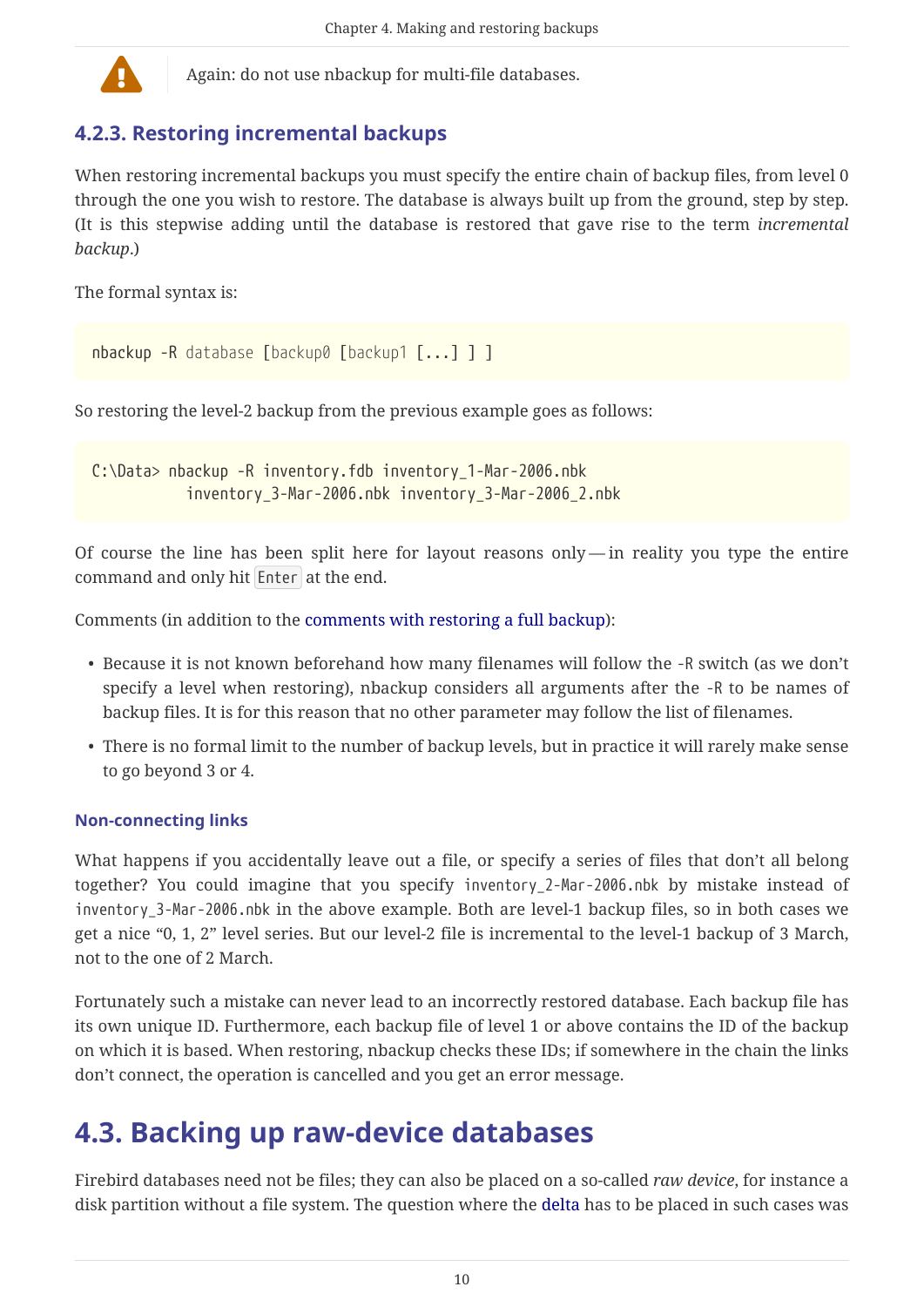at first overlooked during the development of nbackup. On Posix systems, if the database was located at e.g. /dev/hdb5, it could happen that the delta was created as /dev/hdb5.delta. In light of the nature and purpose of the /dev directory and its often limited available space, this is undesirable.

As of Firebird 2.1, nbackup refuses to operate on raw-device databases unless an explicit location for the delta file has been set. The way to do this is discussed in [Setting the delta file](#page-19-0), later on in this manual.

### <span id="page-11-0"></span>**4.4. Suppressing database triggers (Firebird 2.1+)**

Firebird 2.1 introduced the concept of *database triggers*. Certain types of these triggers can fire upon making or breaking a database connection. As part of the backup process, nbackup opens a regular connection to the database (in some versions even more than once). To prevent database triggers from firing inadvertently, the new -T switch can be used. Notice that the corresponding switches in gbak and isql are called -nodbtriggers (we love diversity, here at Firebird).

### <span id="page-11-1"></span>**4.5. Direct I/O (Firebird 2.1.4+)**

Originally, nbackup used direct I/O only when making a backup under Windows NT (and successors like 2000, 2003 etc). On all other OS'es, direct I/O was off. This caused problems on some Linux systems, so in versions 2.0.6 and 2.1.3 direct I/O was switched on under Linux as well. However, this turned out to be problematic for certain other Linux configurations. In 2.1.4 and 2.5 the original behaviour was restored, but this time as a default that was overridable by a newly added parameter: -D. Its use is as follows:

nbackup -B 0 cups.fdb cups.nbk -D on -- direct I/O on nbackup -B 0 mugs.fdb mugs.nbk -D off -- direct I/O off

Just like the option letters themselves, the arguments ON and OFF are case-insensitive.

Direct I/O is only applied when making a backup, not during a restore. Under Windows it is realized by setting FILE\_FLAG\_NO\_BUFFERING. On other systems, O\_DIRECT and POSIX\_FADV\_NOREUSE are used. The latter two are sometimes unavailable; in such cases, they are (or one of them is) silently left out. Even if the user specified -D on explicitly, this doesn't lead to a warning or error message.

### <span id="page-11-2"></span>**4.6. Informational options (Firebird 2.5+)**

Apart from the already mentioned -FE and -D parameters, Firebird 2.5 also saw the introduction of the following two:

**-Z**

Shows single-line version information. This option can be used independently, but also in combination with other parameters, such as -B, -R, -L etc.

**-?**

Shows a summary of nbackup's usage and command-line parameters. Attention: If this option is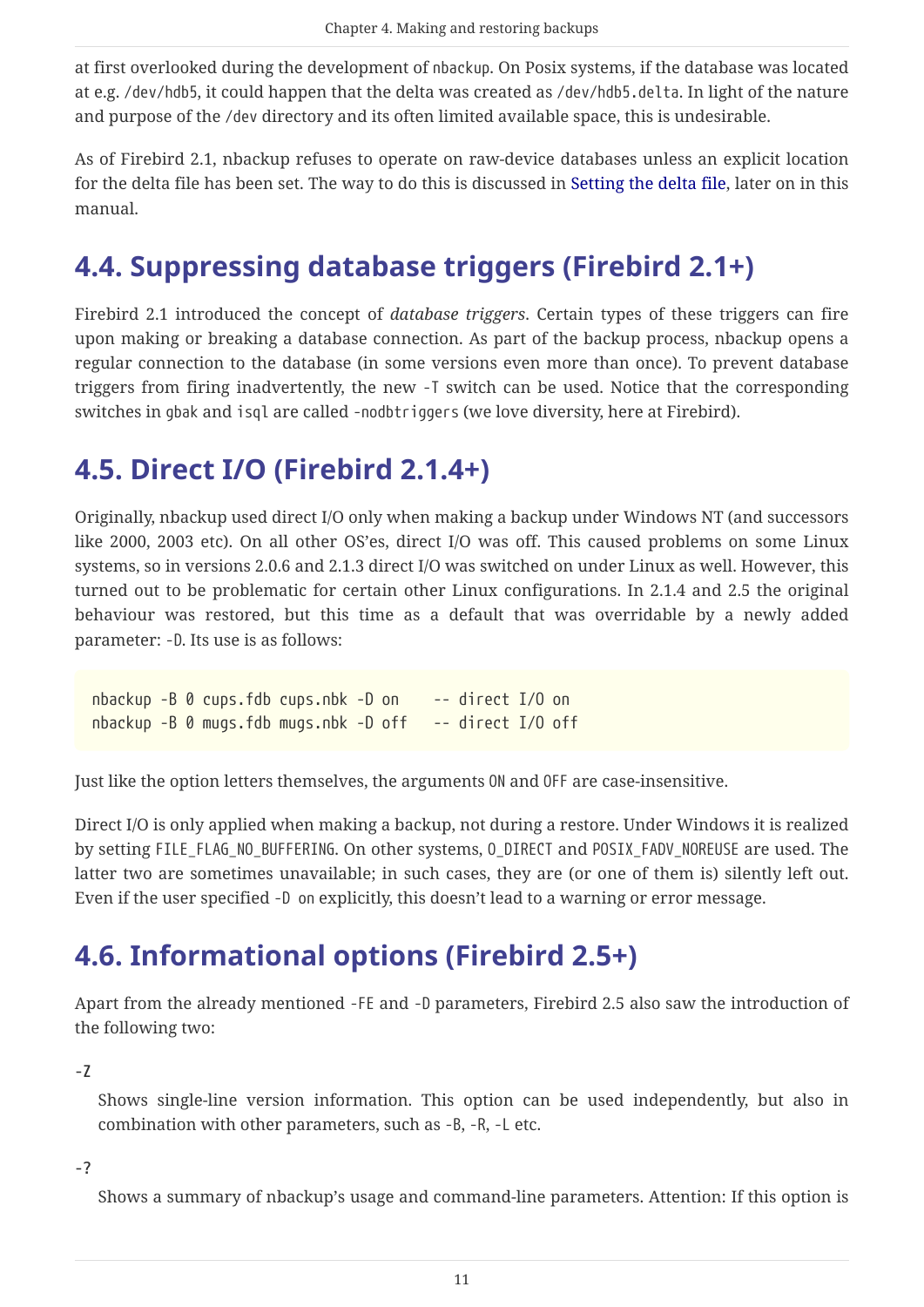present, all the other parameters are ignored!

#### <span id="page-12-0"></span>**4.7. Backups on remote machines (Firebird 2.5+)**

Nbackup itself only operates on local databases. But in Firebird 2.5 and up, nbackup-type backups and restores can also be performed remotely via the Services Manager. For this, the program fbsvcmgr.exe on the local machine is used; it is located in the same folder as nbackup.exe and the other Firebird command-line tools. The first argument is always "hostname:service\_mgr", with hostname being the name of the remote server. Other available parameters are:

-user *username* -password *password* -action\_nbak -action\_nrest -nbk\_level *n* -dbname *database* -nbk\_file *filename* -nbk\_no\_triggers -nbk\_direct on|off

Making a full backup on the remote machine frodo goes like this:

```
fbsvcmgr frodo:service_mgr -user sysdba -password masterke
    -action_nbak -nbk_level 0
    -dbname C:\databases\countries.fdb -nbk_file C:\databases\countries.nbk
```
And a subsequent incremental backup:

```
fbsvcmgr frodo:service_mgr -user sysdba -password masterke
    -action_nbak -nbk_level 1
  -dbname C:\databases\countries.fdb -nbk file C:\databases\countries 1.nbk
```
To restore the whole shebang:

```
fbsvcmgr frodo:service_mgr -user sysdba -password masterke
    -action_nrest -dbname C:\databases\countries_restored.fdb
    -nbk_file C:\databases\countries.nbk -nbk_file C:\databases\countries_1.nbk
```


Each of the above commands should be typed as a single sentence, without line breaks. The hyphens before the parameter names may be omitted, but especially with long commands like these it may be helpful to leave them in, so you can easily identify the individual parameters (the arguments don't get a hyphen).

Comments: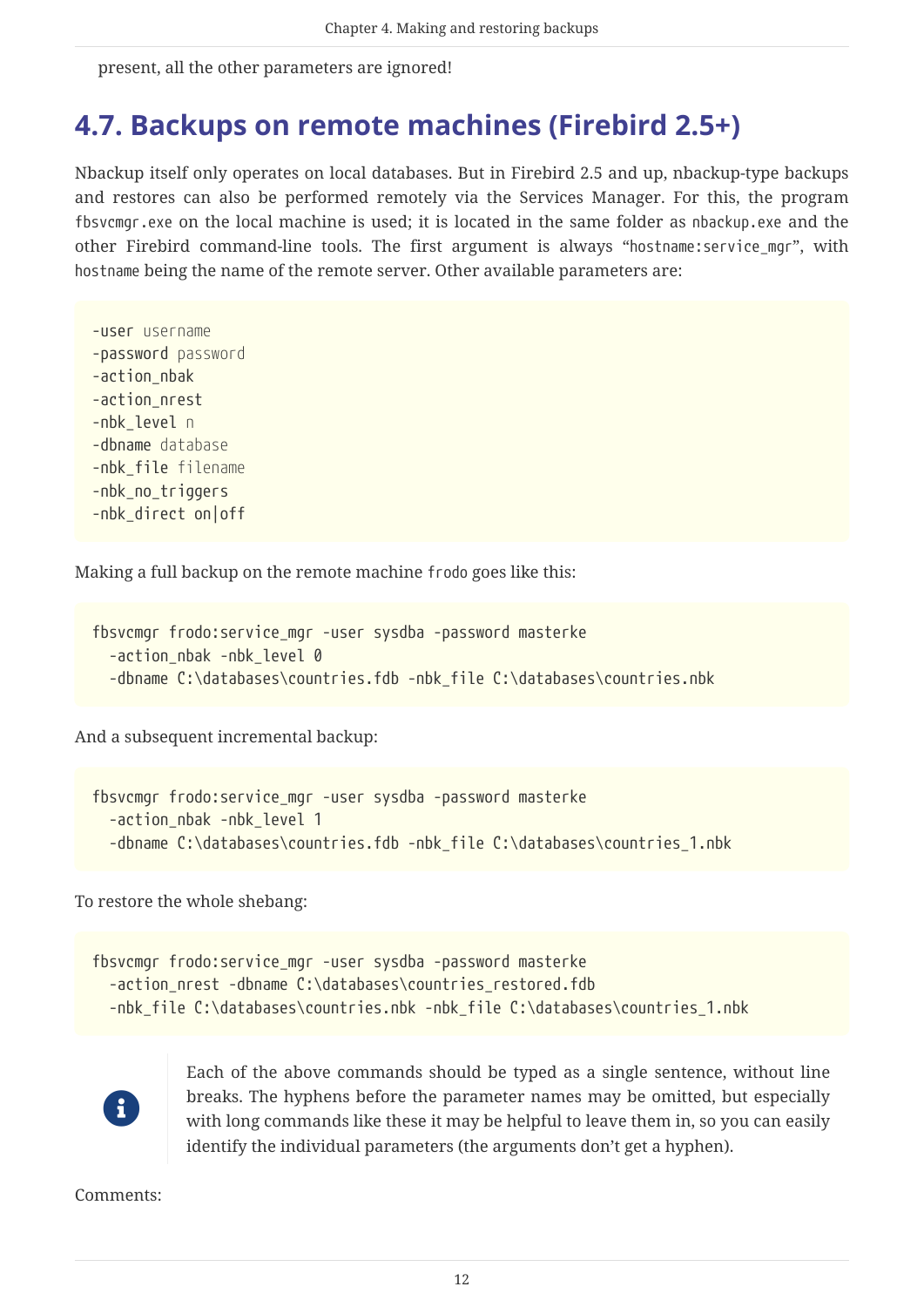• The Services Manager always requires authentication, be it automatic (root under Posix, trusted under Windows) or explicit through the parameters -user and -password. The environment variables ISC\_USER and ISC\_PASSWORD are not used. AUTO ADMIN MAPPING in the database has no effect when connecting remotely (though this may also depend on the configuration of the network).

Note: When Windows trusted authentication is in effect, the account name of the user on the local machine is passed to the Services Manager on the remote machine. If the owner of the remote database is a Windows account (e.g. FRODO\PAUL) rather than a Firebird account, *and* the Windows account name on the local machine is the same as the owner account name on the remote machine, the caller is acknowledged as the database owner and allowed to make a backup. This could pose a security risk, because even on local networks user PAUL on one machine is not necessarily the same person as user PAUL on another machine.

• Restoring (-action nrest) also requires authentication, but once verified the credentials are not used in any way. Hence, the user need not be the database owner, SYSDBA or superuser. In the case of Windows trusted authentication, the user need not exist at all on the remote machine (where the database is located).

This weak authentication implies another potential security risk. Suppose a sensitive database is nbackupped, and the backups are well protected on the filesystem level. An average user can't restore the database with nbackup then, because nbackup runs in the user process space. But that same user, if he knows name and location of the backup, or can guess them by analogy, might be able to get hold of the database by having fbsvcmgr restore it to a public folder. After all, fbsvcmgr calls the Firebird server, which may have file-level access to the backup. Of course there are solutions to this, but it's important to be aware of the risk.

- The Services Manager can also be used locally; in that case the first argument becomes service\_mgr, without hostname. When used locally, AUTO ADMIN MAPPING has the intended effect; this is still true if you prepend localhost: or the name of the local machine. Local use of the Services Manager can be beneficial if you don't have filesystem access to the database and/or backup files, but the Firebird server process does. If you do have sufficient rights, then it's more practical to use nbackup itself, with its much shorter commands.
- Specifying -nbk no triggers or -nbk direct with -action nrest leads to an error message. Nbackup itself is more lenient here: it simply ignores the -T and -D parameters if they are used in the wrong context.
- Instead of a database filename you may also use an alias.
- Database path (or alias) length is limited to 255 characters.

## <span id="page-13-0"></span>**4.8. A practical application**

An nbackup-based incremental backup scheme could look like this:

- Each month a full backup (level 0) is made;
- Each week a level-1;
- A level-2 backup daily;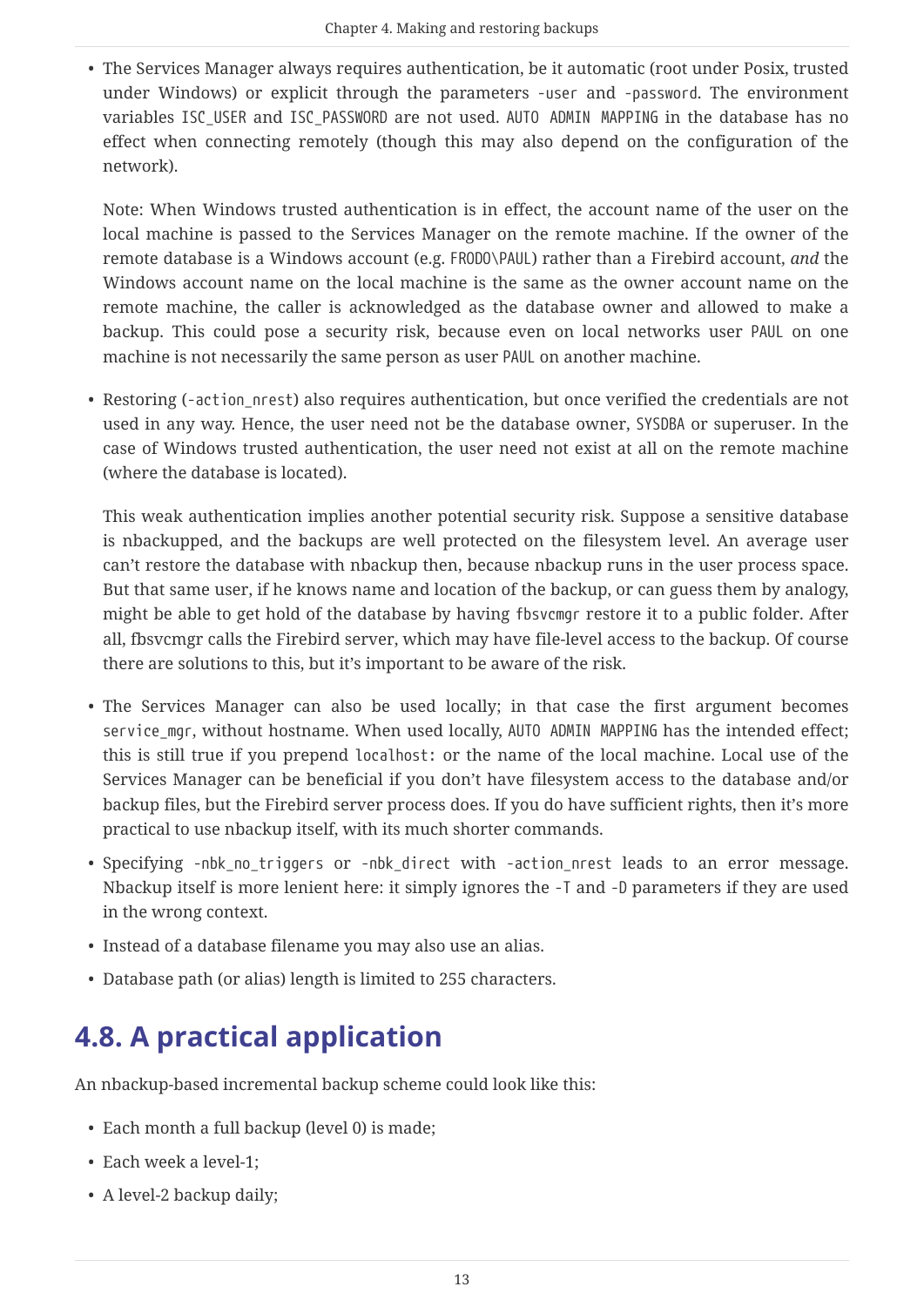• A level-3 backup hourly.

As long as all backups are preserved, you can restore the database to its state at any hour in the past. For each restore action, a maximum of four backup files is used. Of course you schedule things in such a way that the bigger, time-consuming backups are made during off-peak hours. In this case the levels 0 and 1 could be made at weekends, and level 2 at night.

If you don't want to keep everything for eternity, you can add a deletion schedule:

- Level-3 backups are deleted after 8 days;
- Level-2s after a month;
- Level-1s after six months;
- Full backups after two years, but the first one of each year is kept.

This is only an example of course. What's useful in an individual case depends on the application, the size of the database, its activity, etc.

### <span id="page-14-0"></span>**4.9. Read on?**

At this point you know everything you need in order to make and restore full and/or incremental backups with nbackup. You only need to read any further if you want to use backup tools of your own choice for your Firebird databases (see [Locking and unlocking\)](#page-15-0), or if you want to override the default name or location of the delta file (see [Setting the delta file\)](#page-19-0).

If you have no craving for any of that: good luck in your work with nbackup!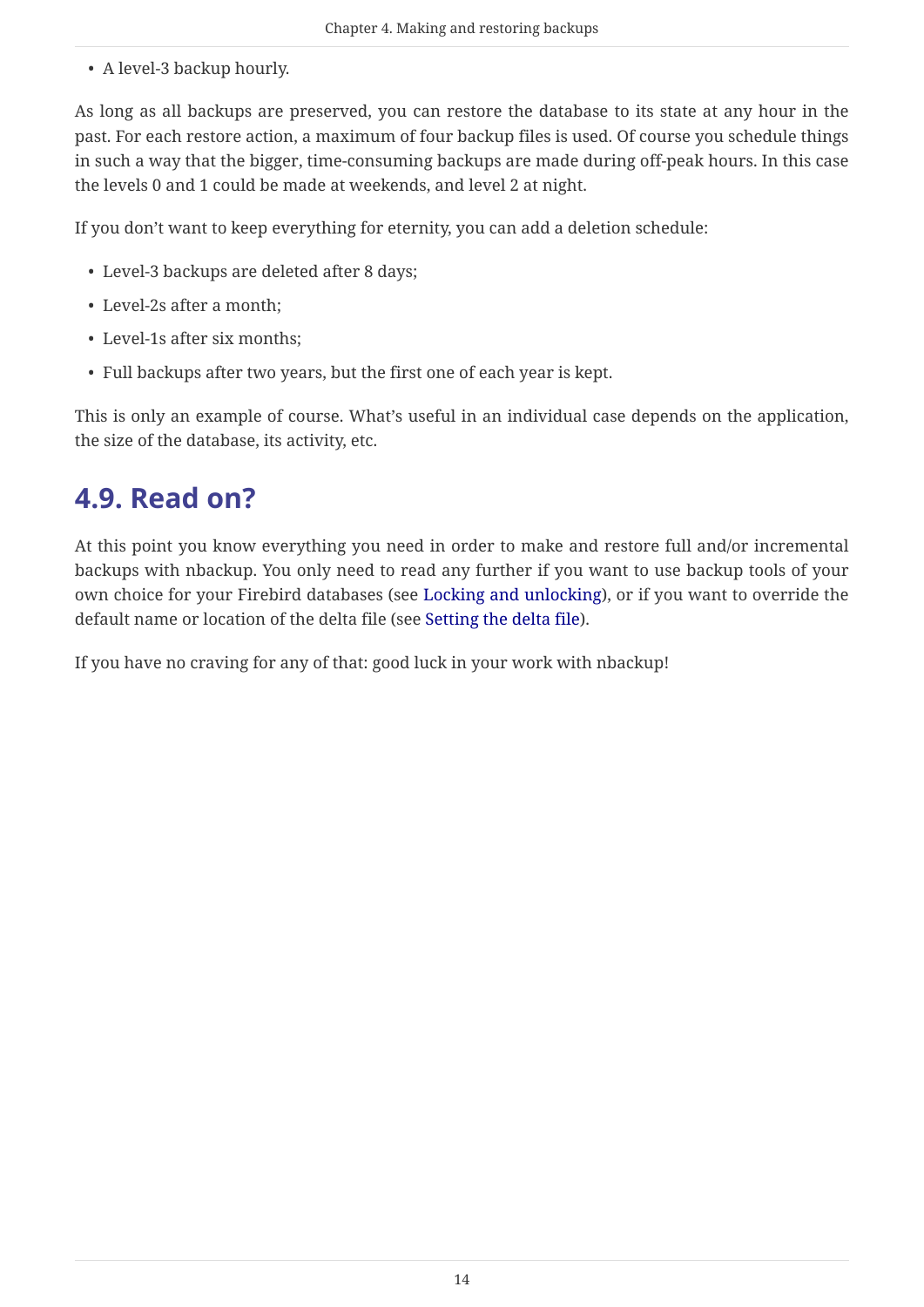## <span id="page-15-0"></span>**Chapter 5. Locking and unlocking**

If you prefer to use your own backup tools or just make a file copy, nbackup's lock-unlock mode comes into view. "Locking" means here that the main database file is frozen temporarily, not that no changes can be made to the database. Just like in backup mode, mutations are directed to a temporary delta file; upon unlocking, the delta file is merged with the main file.

As a reminder: nbackup.exe lives in the bin subdir of your Firebird folder. Typical locations are e.g. C:\Program Files\Firebird\Firebird\_2\_0\bin (Windows) or /opt/firebird/bin (Linux). There's no GUI; you launch it from the command prompt or call it from within a batch file or application.

### <span id="page-15-1"></span>**5.1. Locking the database and making the backup yourself**

A typical session in which you make your own backup goes as follows:

1. Lock the database with the -L (lock) switch:

nbackup [-U *user* -P *password*] -L *database*

- 2. Now copy/backup/zip the database file to your heart's content, with your own choice of tools. A simple file copy is also possible.
- 3. Unlock the database with -N (uNlock):

nbackup [-U *user* -P *password*] -N *database*

The last command will also cause any mutations — which have been written to the delta file — to be merged into the main file.

The backup you made contains the data as they were at the moment the database was locked, regardless how long the locked state has lasted, and regardless how long you may have waited before making the actual backup.

Comments:

- Instead of a database filename you may also specify an alias.
- The -U and -P parameters may be omitted if the envars ISC\_USER and ISC\_PASSWORD are set, if you are root on a Posix system, or if trusted authentication under Windows permits it. For a detailed description see the [comments under](#page-7-1) *[Making full backups](#page-7-1)*.
- Starting with Firebird 2.5, instead of -P *password* you may also use -FE *filename*.
- Both -L and -N make a regular connection to the database, so in Firebird 2.1 and above it may be wise to add the -T parameter (see *[Suppressing database triggers](#page-11-0)*).
- If you're locking a raw-device database with Firebird 2.1 or above, the -S option can be very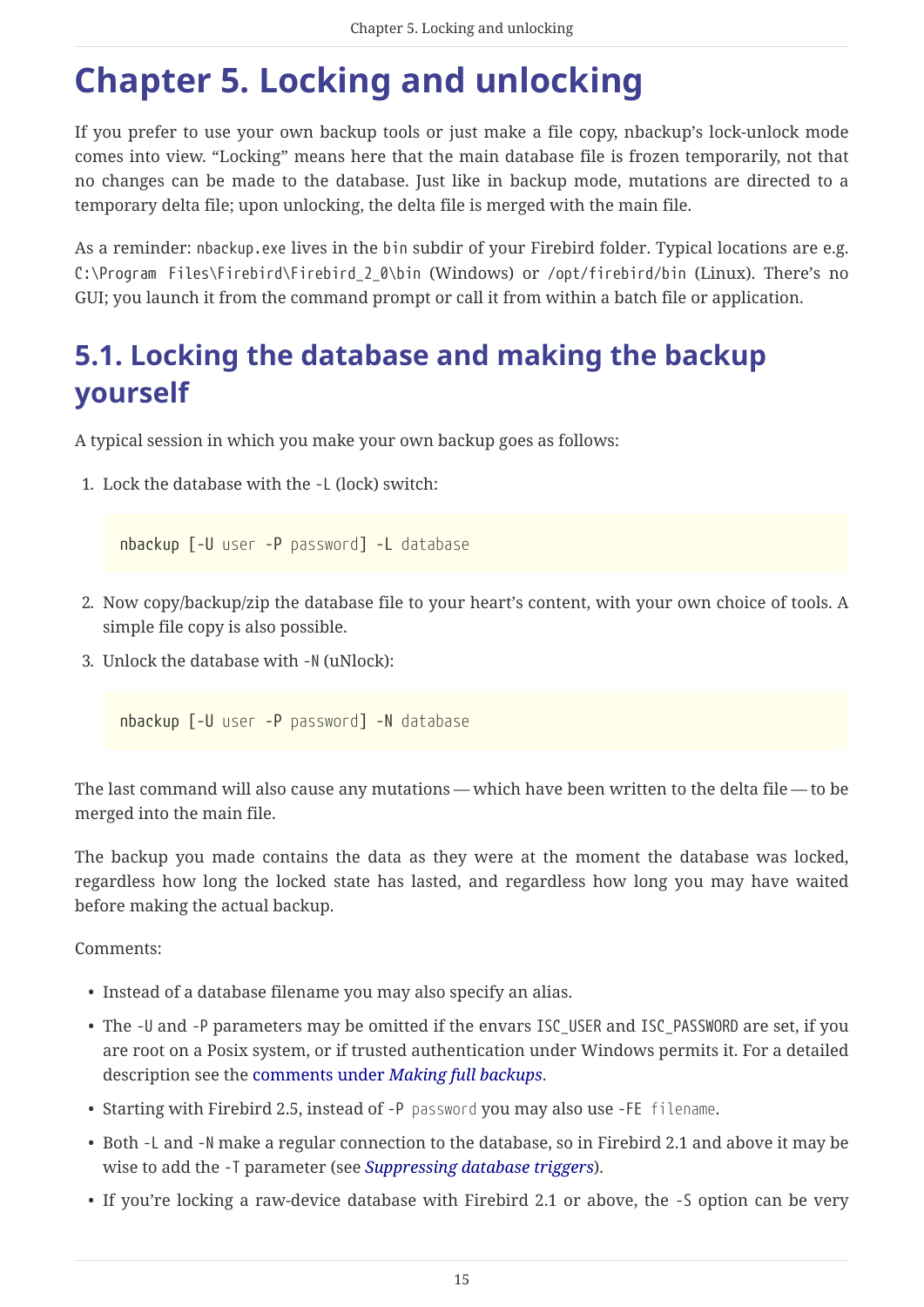helpful; see [Locking raw-device databases](#page-17-0).

• You can optionally add -Z to have version information printed on the first line of the output.



What goes for backup/restore also applies to the lock/unlock switches: do not use them on multi-file databases. Until things have changed, don't let nbackup loose on multi-file databases at all!

### <span id="page-16-0"></span>**5.2. Restoring a backup made after "nbackup -L"**

A copy of a locked database is itself a locked database too, so you can't just copy it back and start using it. Should your original database get lost or damaged and the self-made copy needs to be restored (or should you wish to install the copy on another machine), proceed like this:

- 1. Copy/restore/unzip the backed-up database file yourself with the necessary tools.
- 2. Now unlock the database, *not* with the -N switch, but with -F (fixup):

nbackup -F *database*

Here too, you can optionally use an alias instead of a filename, and add -Z for version info. Other options make no sense.

Why are there two unlock switches, -N and -F?

- -N first sees that any changes made since the locking by -L are merged into the main database file. After that, the database goes back into normal read/write mode and the temporary file is deleted.
- -F only changes the state flag of the user-restored database to "normal".

So you use:

- -N after having *made* a copy/backup yourself (to reverse the -L issued earlier);
- -F after having *restored* such a backup yourself.



It is a bit unfortunate that the last switch should be called -F for Fixup. After all, it doesn't fix anything; it only *unlocks* the database. The -N (uNlock) flag on the other hand performs not only an unlock, but also a fixup (integration of mutations into the main file). But we'll have to live with that. Come to think of it: you *can* read -F as *Flag-only*.

#### <span id="page-16-1"></span>**5.3. Under the hood**



This section doesn't contain any necessary knowledge, but provides some extra information which could deepen your understanding of the various switches.

nbackup [parameter] -L does the following: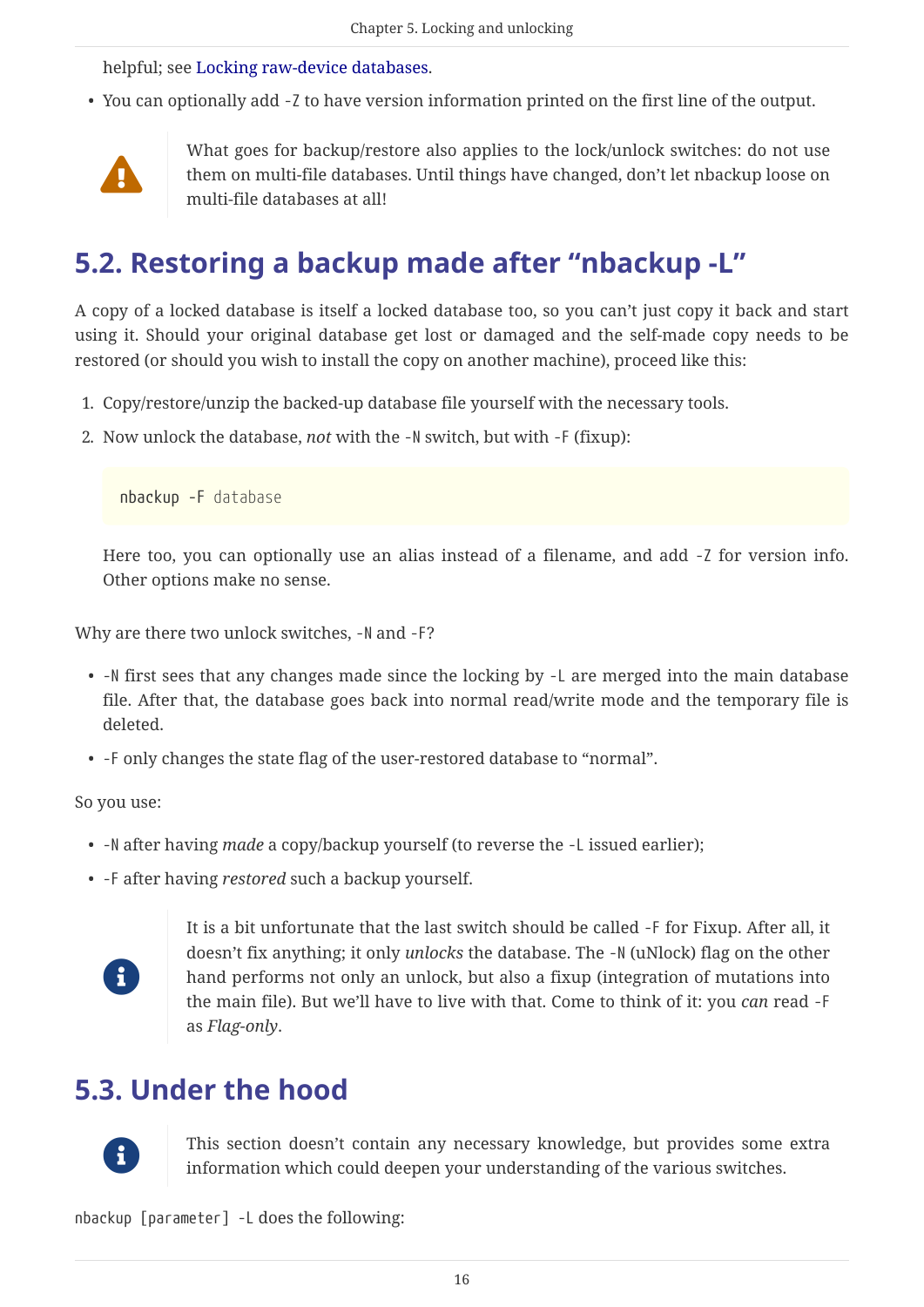- 1. Connect to the database;
- 2. Start a transaction;
- 3. Call ALTER DATABASE BEGIN BACKUP (this statement has been discussed in the [extra information on](#page-7-0) [nbackup -B\)](#page-7-0);
- 4. Commit the transaction;
- 5. Disconnect from the database.

nbackup [parameter] -N` follows the same steps, but with "… END BACKUP" in step 3.

nbackup [parameter] -F works as follows:

- 1. The restored database file is opened;
- 2. Within the file, the state flag is changed from locked (nbak state stalled) to normal (nbak\_state\_normal);
- 3. The file is closed again.



nbackup -F operates purely on file level and can therefore also be performed without a Firebird server running. Any credentials supplied via the -U, -P or -FE parameters are ignored, just as with nbackup -R.

### <span id="page-17-0"></span>**5.4. Locking raw-device databases**

As discussed in [Backing up raw-device databases](#page-10-1), problems can arise if a delta has to be created for a database located on a raw device. Therefore, in Firebird 2.1 and up, nbackup refuses to operate on raw-device databases unless an explicit location for the delta file has been set previously. For the procedure, see [Setting the delta file,](#page-19-0) a little further down.

There's also another problem if you lock and copy a raw device: you don't know the actual size of the database! The raw device may be 10 GB, but the database might only take up 200 MB of that space. To prevent having to copy the entire device just to be on the safe side — possibly wasting huge amounts of time and space — Firebird 2.1 has introduced a new parameter for nbackup: -S. This parameter is only valid in combination with -L and when it is present, nbackup writes the database size in pages to stdout after locking the database. Because the size is given in pages, it has to be multiplied by the database page size in order to get the actual number of bytes to be copied. Or, if you use the dd copy utility, you could specify the page size as (i)bs and the output of nbackup -L -S as count.

### <span id="page-17-1"></span>**5.5. Locking/Unlocking database in case of Virtual Machines Backup**

Using Virtual Machines backup tools without preparing database for such type of backup can lead to the corrupted (i.e., useless) backup copy.

Firebird server intensively uses its own cache in RAM to speed up operations, and implements complex techniques to ensure database consistency at the every given moment. Virtual Machine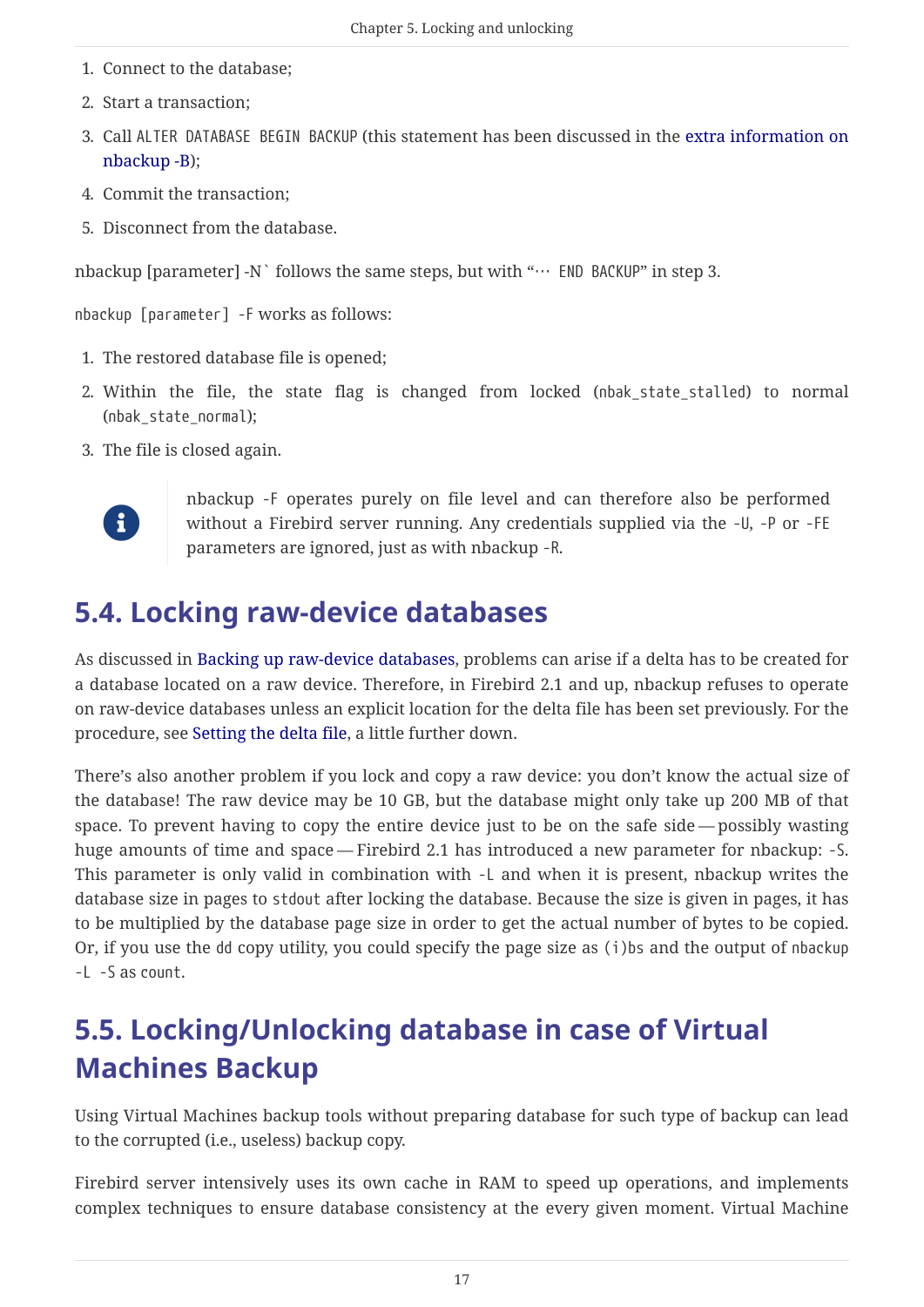backup tools are not aware about Firebird's cache, and usually they do not consider database files as random-access files.

As a result, when the virtual machine backup is done, the database file inside it will have the state as after a hard reset of VM, and very often such copy is not consistent (i.e., corrupted). The chance of such problem is higher when many active users are changing the database, or if there is active sweep process.

Such inconsistent backups can occur in any virtualized environment, including public clouds.

In order to create good Firebird database backup with VM backup tool, it is necessary to lock database file with nbackup before the VM backup, and unlock after it. Usually VM backup tool allows executing custom pre- and post-backup scripts, where you can lock/unlock Firebird databases.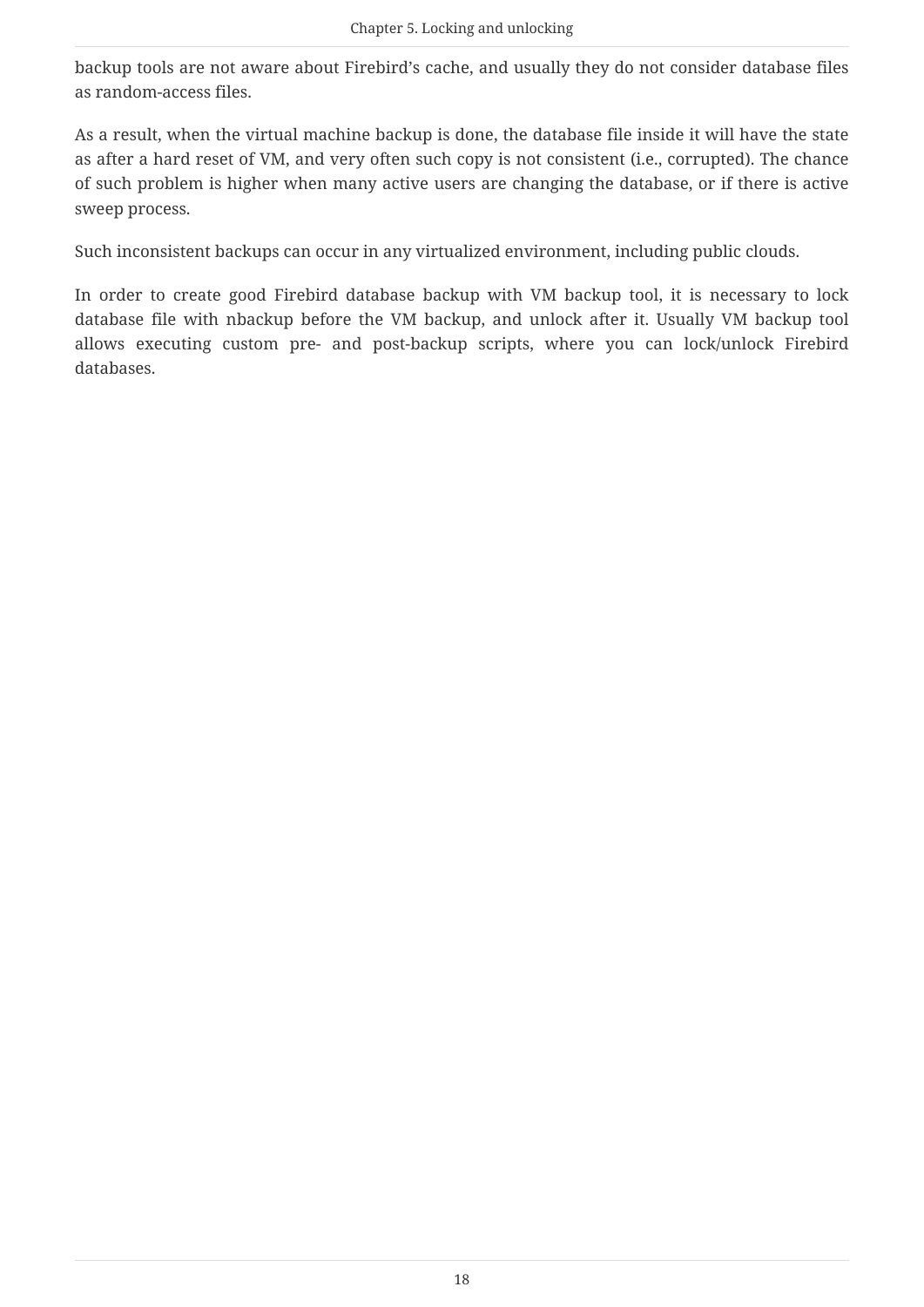## <span id="page-19-0"></span>**Chapter 6. Setting the delta file**

By default, the delta file lives in the same directory as the database itself. The file name is also the same, but with .delta appended. This is usually not a problem, but sometimes it is desirable or even necessary to change the location, e.g. when the database is stored on a raw device. Nbackup itself has no provision for setting the location; this must be done through SQL.

Make a connection to the database with any client that allows you to enter your own SQL statements and give the command:

```
alter database add difference file 'path-and-filename'
```
The custom delta file specification is persistent in the database; it is stored in the system table RDB\$FILES. To revert to the default behaviour, issue the following statement:

alter database drop difference file

You can also specify a custom delta location while creating a new database:

```
create database 'path-and-dbname' difference file 'path-and-deltaname'
```
- If you specify a bare file name with [ADD] DIFFERENCE FILE, the delta will likely *not* be created in the same directory as the database, but in the current directory as seen from the server. On Windows this may e.g. be the system directory. The same logic applies to relative paths.
- The entire directory path must already exist. Firebird doesn't attempt to create any missing directories.
- If you want to change your custom delta specification, you must first DROP the old one and then ADD the new one.

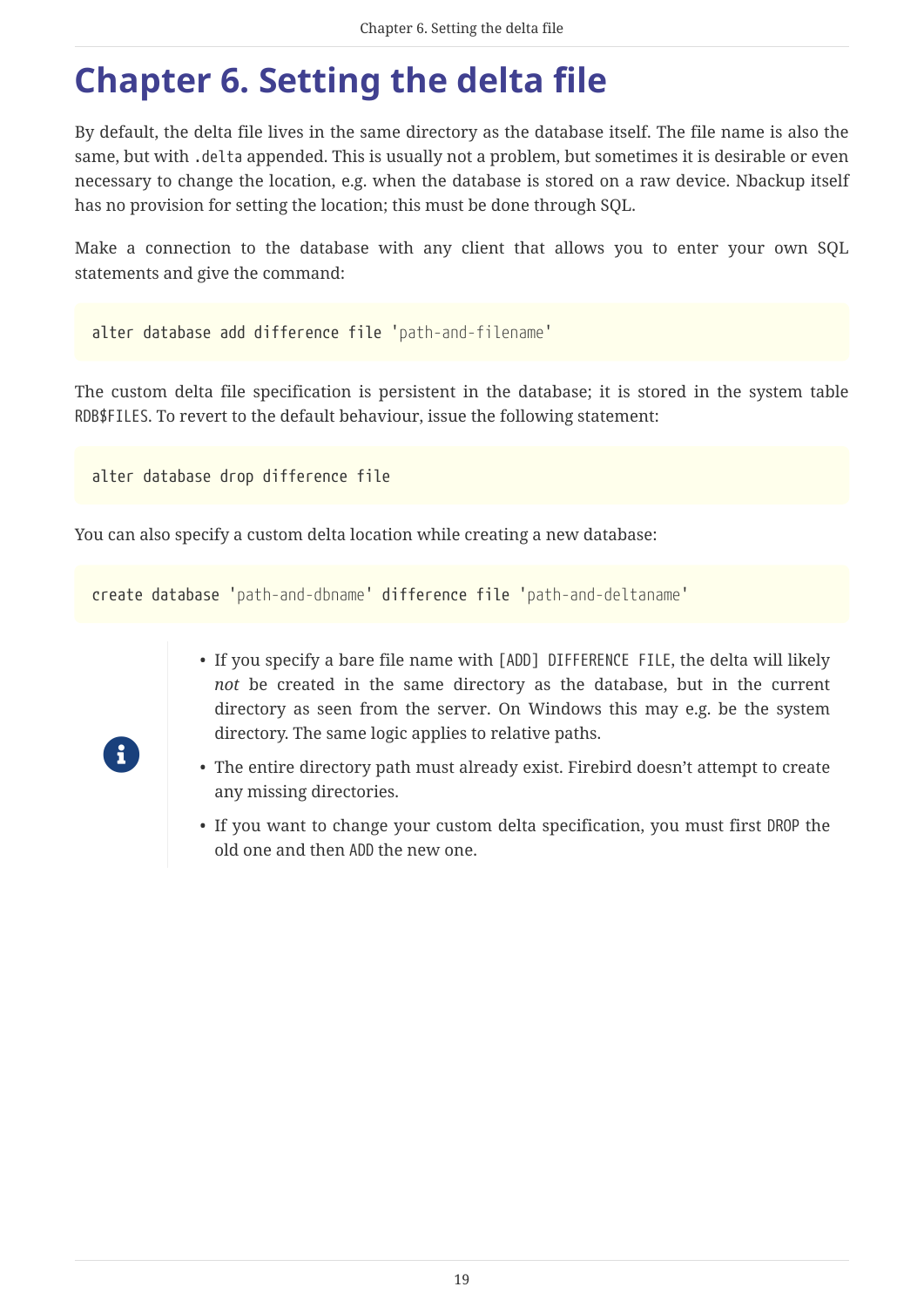## <span id="page-20-0"></span>**Chapter 7. Backup history**

The firebird database keeps a history of all nbackup activity in the system table RDB\$BACKUP\_HISTORY. This information is used by nbackup itself for internal housekeeping, but can also be used to find out when the last backup was done, on which level and what the filename is.

For example, to see the last 5 backups you can use:

```
SELECT RDB$BACKUP_ID, RDB$TIMESTAMP, RDB$BACKUP_LEVEL, RDB$GUID,
      RDB$SCN, RDB$FILE_NAME
FROM RDB$BACKUP_HISTORY
ORDER BY RDB$TIMESTAMP DESC
ROWS 5
```
The columns of RDB\$BACKUP\_HISTORY are:

| Column            | <b>Description</b>                                               |
|-------------------|------------------------------------------------------------------|
| RDB\$BACKUP ID    | Primary key                                                      |
| RDB\$TIMESTAMP    | Time and date of backup                                          |
| RDB\$BACKUP_LEVEL | Backup level                                                     |
| RDB\$GUID         | GUID of the backup (used to check dependencies<br>between files) |
| RDB\$SCN          | Highest page marker in the backup                                |
| RDB\$FILE NAME    | Filename of the backup                                           |

For an explanation of the field RDB\$SCN see the section [Technical background information](#page-21-0).

The contents of the table RDB\$BACKUP\_HISTORY are not backed up and restored by gbak; see the section [Technical background information](#page-21-0) for details.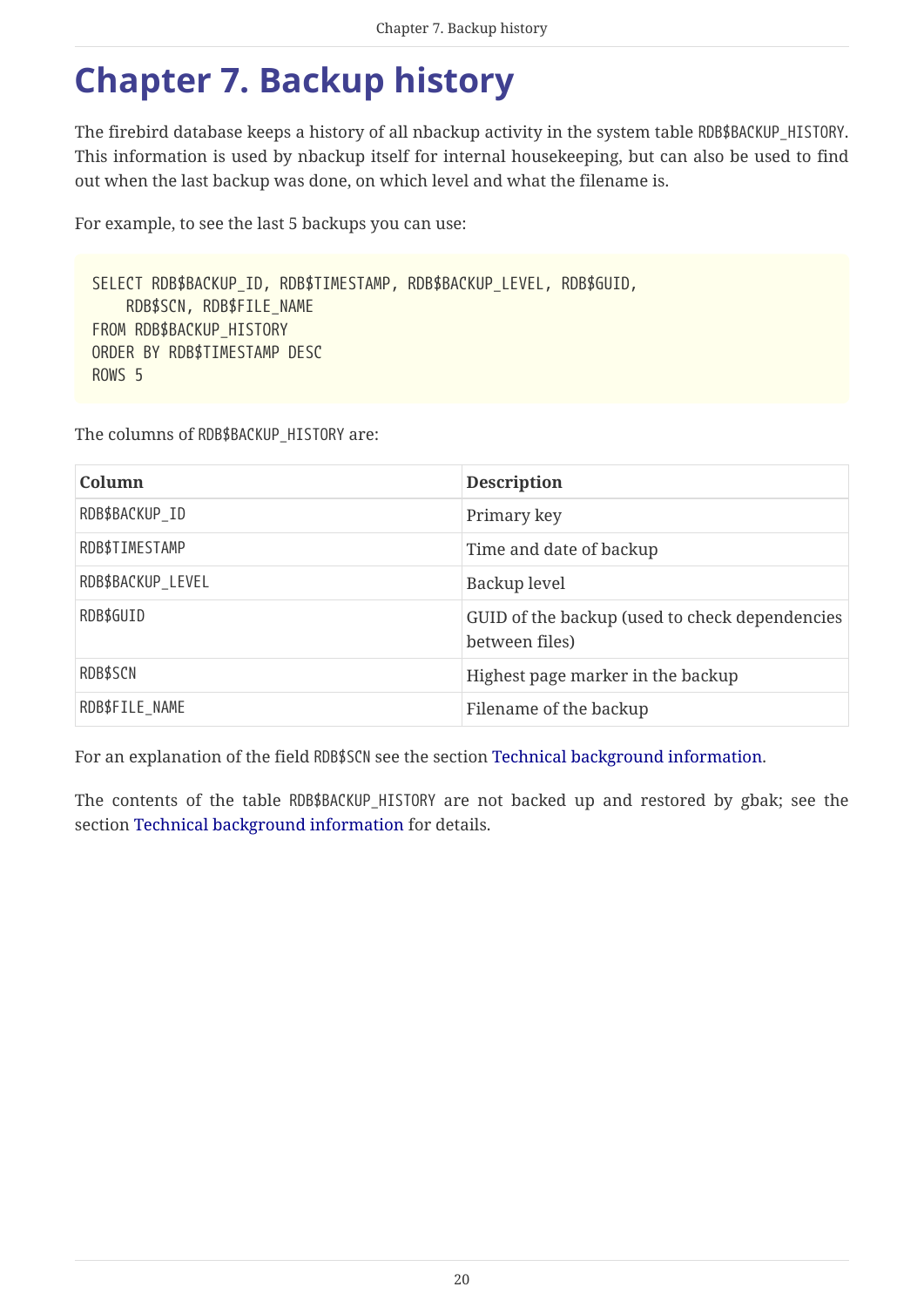## <span id="page-21-0"></span>**Chapter 8. Technical background information**

Nbackup performs a physical backup of the database pages by copying pages that have been modified since the last backup of the immediately preceding level. A level 0 backup copies all pages, while a level 1 copies only those pages that have been modified after the most recent level 0. To be able to find the modified pages, Firebird uses a marker that is called the *SCN* (short for page scan). This number is incremented at each backup state change. For each backup with nbackup there are three state changes:

- 1. nbak\_state\_normal (no backup) to nbak\_state\_stalled (database writes to delta file)
- 2. nbak\_state\_stalled to nbak\_state\_merge (merging delta file back into database)
- 3. nbak\_state\_merge to nbak\_state\_normal (no backup)



These three state changes occur even if the backup fails.

The SCN of the database before the start of the backup is recorded together with the backup. The very first backup gets SCN 0, the second 3, etc. This number is independent from the level of the backup. The SCN is used to mark the pages of a database. So for example:

| <b>SCN</b> | <b>Explanation</b>                                                    |
|------------|-----------------------------------------------------------------------|
| 0          | Pages before any backup                                               |
|            | Pages written/updated into the delta file during the backup           |
|            | Pages written/updated during the merge of delta file into main backup |
|            | Pages written/updated after ending first backup+merge                 |

When a level 1 backup is made, nbackup looks for the last level 0 backup and backs up all pages with an SCN higher than the SCN of that level 0 backup (and so on).

A backup and restore with gbak does not restore the content of the RDB\$BACKUP\_HISTORY table and it resets the SCN of all pages back to 0. The reason for this is that gbak creates a logical backup instead of a physical backup. So a restore using gbak will rewrite the entire database (and can even change the page size). This renders previous backups with nbackup meaningless as a starting point for subsequent backups: you need to start with a fresh level 0.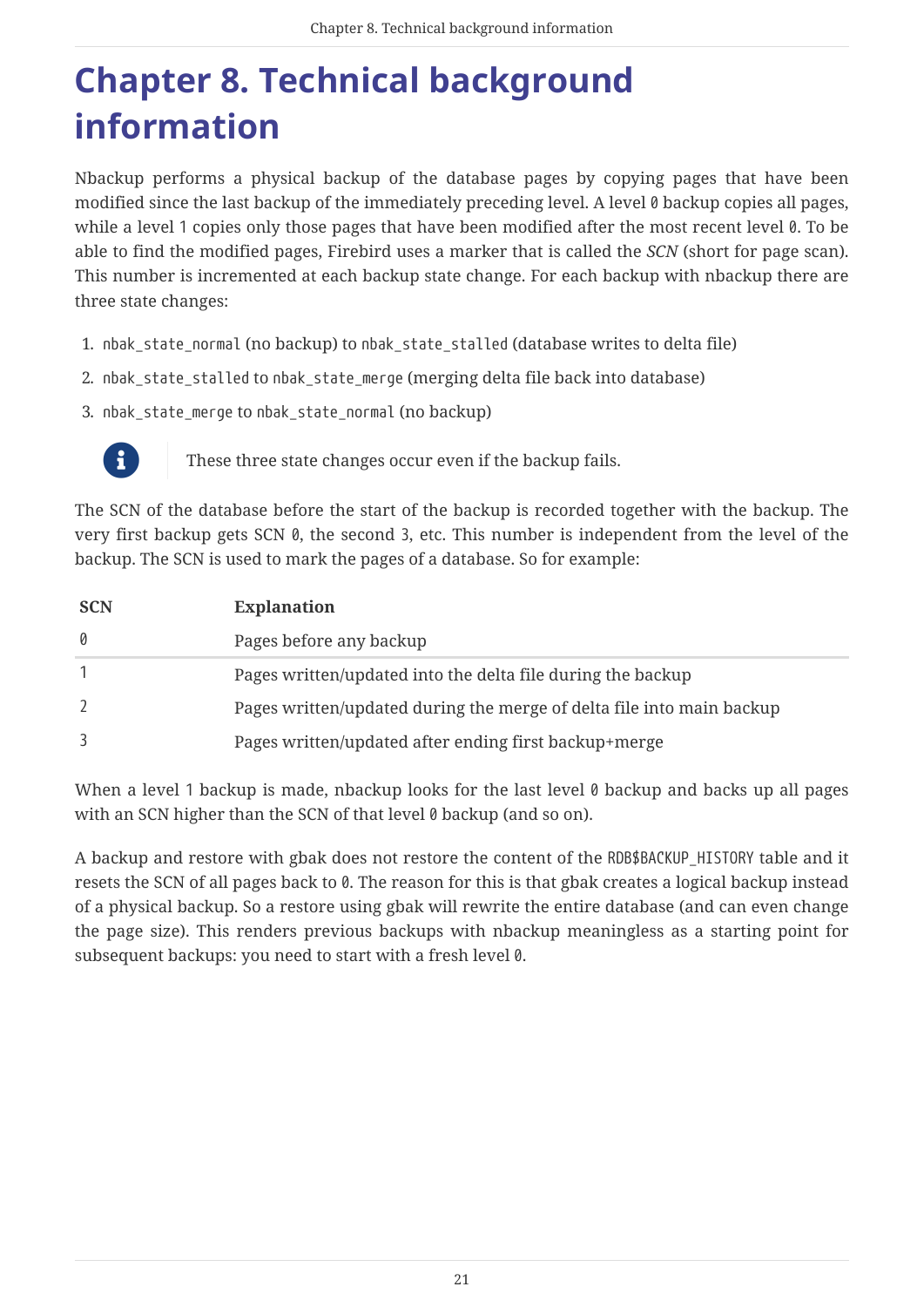## <span id="page-22-0"></span>**Appendix A: Document history**

The exact file history is recorded in the firebird-documentation git repository; see <https://github.com/FirebirdSQL/firebird-documentation>

#### **Revision History**

| 0.1 21 Oct<br>2005 |    | PV First edition.                                                                                                                                                                                                                             |
|--------------------|----|-----------------------------------------------------------------------------------------------------------------------------------------------------------------------------------------------------------------------------------------------|
| 1.0 1 Dec<br>2006  |    | PV Removed "beta" reference in edition info. Changed warning against specifying<br>backup file names interactively with nbackup -R. Removed "(or will be)" from<br>first sentence in Document History.                                        |
|                    |    | Changed C: \Databases to C: \Data in the examples, just to keep the lines from<br>running out of the shaded screen areas in the PDF.                                                                                                          |
|                    |    | Added section Setting the delta file, and changed section Read on? accordingly.                                                                                                                                                               |
| 1.1 5 May<br>2008  | PV | Making and restoring backups: Added warning about heavy-load risks with<br>nbackup 2.0.0-2.0.3.                                                                                                                                               |
|                    |    | Restoring a full backup: Corrected wrong statement that nbackup will overwrite<br>an existing database if there are no active connections. Changed italic text<br>about interactive restore failure to a Note and mentioned its fix in 2.0.1. |
|                    |    | Incremental backups: Inserted warning that incremental backups are broken in<br>2.1.                                                                                                                                                          |
|                    |    | Suppressing database triggers (Firebird 2.1+): New section.                                                                                                                                                                                   |
|                    |    | <i>Read on?</i> : Fixed typo (you $\rightarrow$ your).                                                                                                                                                                                        |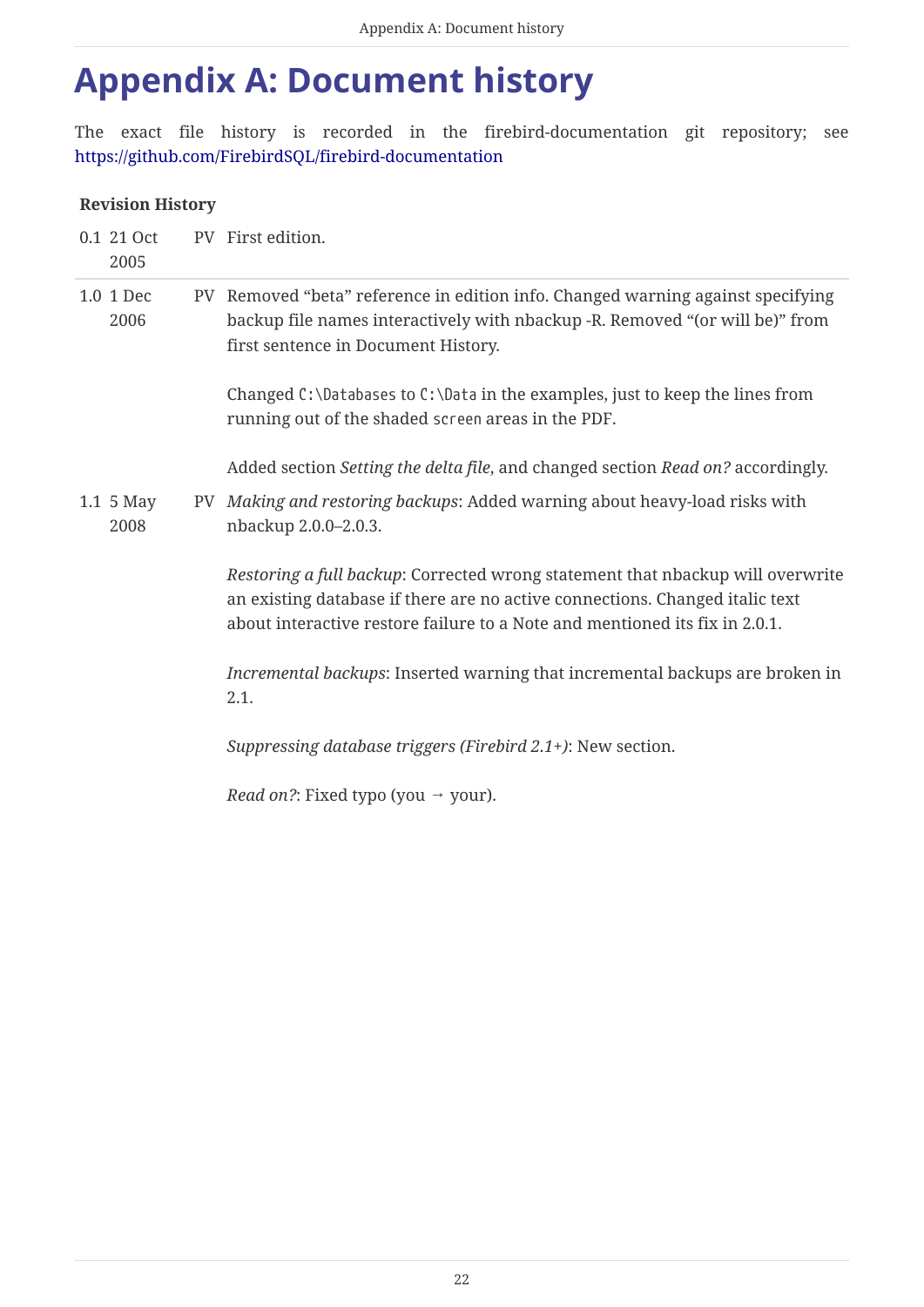#### **Revision History**

1.2 19 Sep 2011 PV Document source formatting: Changed max. line length to 100, without open lines.

All sections and subsections now have an id.

*Introduction*: Edited first sentence.

*Nbackup features — an overview*: First sentence: groups → kinds. Edited last para before first subsection: mentioned that only SYSDBA, owner and sometimes OS admins can make a backup.

*Nbackup features — an overview :: Limitations of nbackup*: Edited previously last listitem to mention Services Manager. Added listitem about direct file access. Removed last para.

*Functions and parameters*: New section.

*Making and restoring backups*: Slightly altered last sentence of first para. Extended warning: added info on the role of direct I/O with large databases under Posix.

*Making and restoring backups :: Full backups :: Making full backups*: Corrected and extended listitem on -U and -P parameters. Added listitems on -FE parameter (new in 2.5), -T parameter (new in 2.1) and -D parameter (new in 2.5, backport to 2.1.4). In listitem starting with "The different parameters", the parenthesized text now reads (-B, -U etc.), because many new parameters have been added.

*Making and restoring backups :: A word on the inner workings*: Small edit (image  $\rightarrow$  impression).

*Making and restoring backups :: Full backups :: Restoring a full backup*: Removed parameters -U and -P from specification. Added listitem on aliases. Changed separate Note about interactive restore failure back to italic text inside the listitem itself. Added listitem about non-necessity of running server and ignoring credentials.

*Making and restoring backups :: Incremental backups*: Edited Warning: mentioned fix in 2.1.1.

*Making and restoring backups :: Incremental backups :: Restoring incremental backups*: Removed parameters -U and -P from formal syntax and 1st listitem.

*Making and restoring backups :: Backing up raw-device databases*: New section.

*Making and restoring backups :: Suppressing database triggers*: Edited and extended this section, but removed the "SYSDBA and owner only" remark.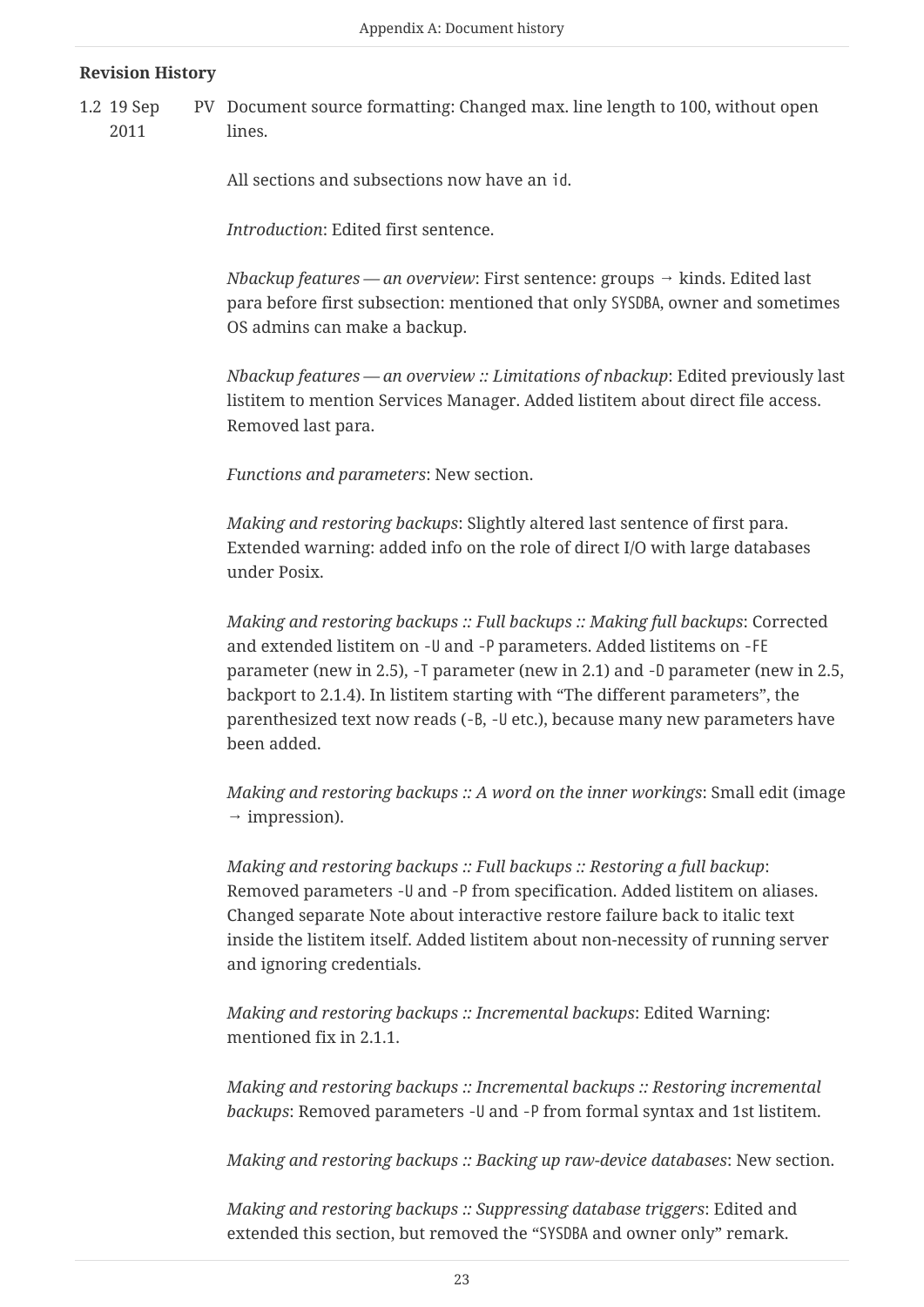#### **Revision History**

1.3 12 Oct 2011 PV *Functions and parameters*: In first table: self-restored → user-restored. In second table: self-restore → user restore.

> *Locking and unlocking :: Locking the database and backing up yourself*: Section renamed *Locking the database and making the backup yourself*.

*Locking and unlocking :: Restoring a backup made after nbackup -L*: 2nd listitem in 1st itemizedlist: self-restored → user-restored.

1.4 18 Sep 2014 M R *Backup history*: New section

*Technical background information* New section

- 1.5 27 Jun M Conversion to AsciiDoc, minor copy-editing
- 2020 R

#### 1.6 25 Jul 2020 AK Paragraph about VM backups, example with non-standard port, performance notice paragraph on incremental backup